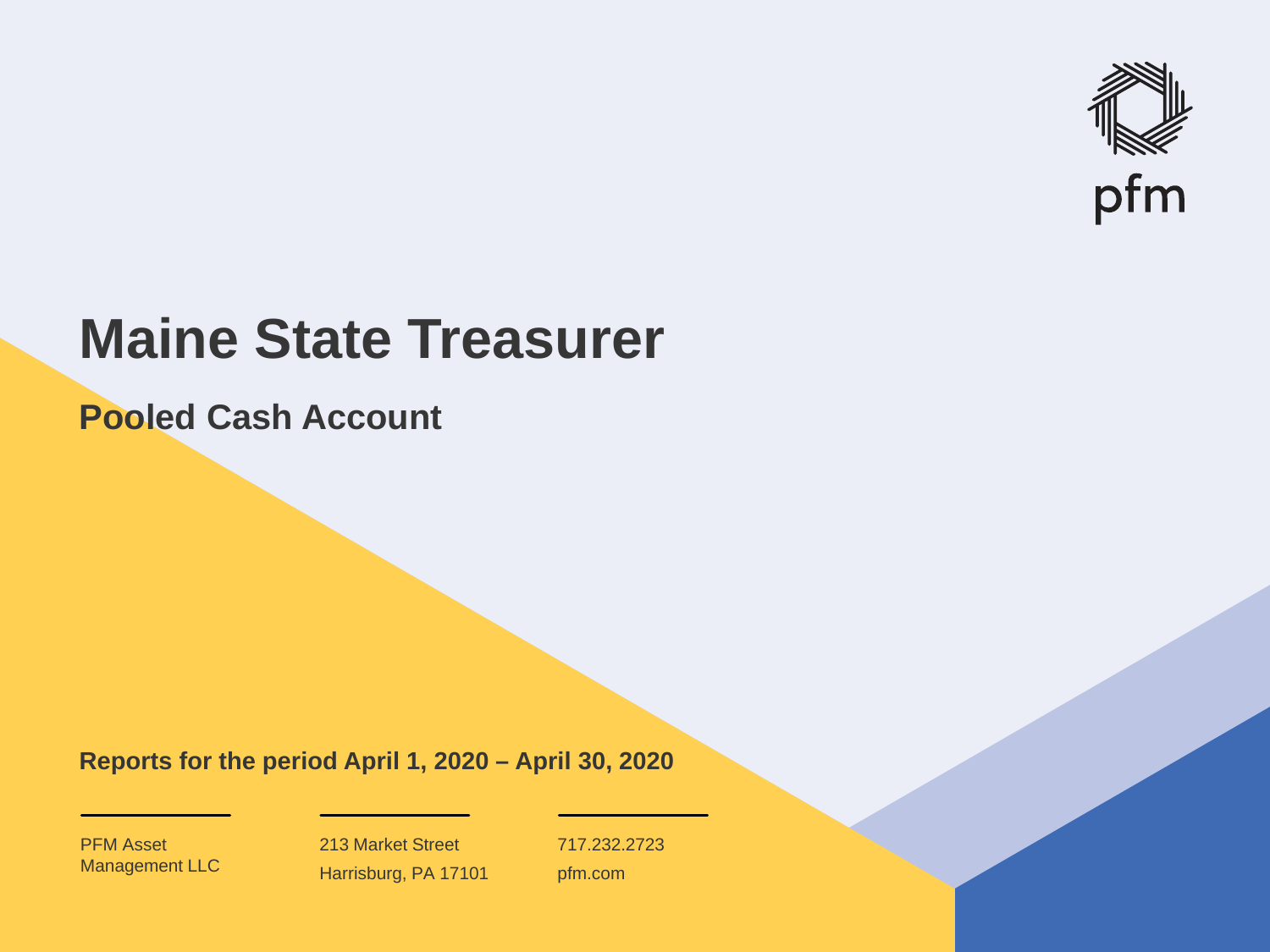### **Maine State Treasurer Activity and Performance Summary For the Month Ending April 30, 2020**

# **Amortized Cost Basis Activity Summary**<br> **Amortized Cost Basis Return**

| <b>Beginning Amortized Cost Value</b>   |                  | 1,530,206,272.93 | <b>Interest Earned</b>                       |
|-----------------------------------------|------------------|------------------|----------------------------------------------|
| Additions                               |                  |                  |                                              |
| Contributions                           | 1,235,180,333.83 |                  | <b>Current Holdings</b>                      |
| <b>Interest Received</b>                | 4,592,448.42     |                  | Cash and Equivalents<br>178,209.66           |
| <b>Accrued Interest Sold</b>            | 0.00             |                  | 0.00<br>Repurchase Agreement                 |
| Gain on Sales                           | 0.00             |                  | <b>Certificates of Deposit</b><br>391,250.00 |
| <b>Total Additions</b>                  |                  | 1,239,772,782.25 | 0.00<br><b>Commercial Paper</b>              |
| <b>Deductions</b>                       |                  |                  | U.S. Treasuries<br>797,132.29                |
| Withdrawals                             | 0.00             |                  | <b>Federal Agency</b><br>606,133.81          |
| Accrued Interest Purchased              | 2,344.75         |                  | 51,674.38<br>Corporate                       |
| Loss on Sales                           | 0.00             |                  |                                              |
|                                         |                  |                  | <b>Sales and Maturities</b>                  |
| <b>Total Deductions</b>                 |                  | (2,344.75)       | 0.00<br>Repurchase Agreement                 |
| Accretion (Amortization) for the Period |                  | (130, 576.74)    | 0.00<br><b>Commercial Paper</b>              |
| <b>Ending Amortized Cost Value</b>      |                  | 2,769,846,133.69 | <b>Certificates of Deposit</b><br>23,287.70  |
| Ending Fair Value                       |                  | 2,792,290,403.46 | U.S. Treasuries<br>0.00                      |
| Unrealized Gain (Loss)                  |                  | 22,444,269.77    | <b>Federal Agency</b><br>64,076.39           |
|                                         |                  |                  |                                              |

|                                         |                  |                  |                                |                        | <b>Accretion</b> |                            |                     |
|-----------------------------------------|------------------|------------------|--------------------------------|------------------------|------------------|----------------------------|---------------------|
| <b>Beginning Amortized Cost Value</b>   |                  | 1,530,206,272.93 |                                | <b>Interest Earned</b> | (Amortization)   | <b>Realized Gain(Loss)</b> | <b>Total Income</b> |
| Additions                               |                  |                  |                                |                        |                  |                            |                     |
| Contributions                           | 1,235,180,333.83 |                  | <b>Current Holdings</b>        |                        |                  |                            |                     |
| <b>Interest Received</b>                | 4,592,448.42     |                  | Cash and Equivalents           | 178,209.66             | 0.00             | 0.00                       | 178,209.66          |
| <b>Accrued Interest Sold</b>            | 0.00             |                  | Repurchase Agreement           | 0.00                   | 0.00             | 0.00                       | 0.00                |
| Gain on Sales                           | 0.00             |                  | <b>Certificates of Deposit</b> | 391,250.00             | 0.00             | 0.00                       | 391,250.00          |
| <b>Total Additions</b>                  |                  | 1,239,772,782.25 | <b>Commercial Paper</b>        | 0.00                   | 0.00             | 0.00                       | 0.00                |
| Deductions                              |                  |                  | U.S. Treasuries                | 797,132.29             | (136, 278.57)    | 0.00                       | 660,853.72          |
| Withdrawals                             | 0.00             |                  | <b>Federal Agency</b>          | 606,133.81             | (6,806.76)       | 0.00                       | 599,327.05          |
| <b>Accrued Interest Purchased</b>       | 2,344.75         |                  | Corporate                      | 51,674.38              | 1,285.28         | 0.00                       | 52,959.66           |
| Loss on Sales                           | 0.00             |                  |                                |                        |                  |                            |                     |
|                                         |                  |                  | <b>Sales and Maturities</b>    |                        |                  |                            |                     |
| <b>Total Deductions</b>                 |                  | (2,344.75)       | Repurchase Agreement           | 0.00                   | 0.00             | 0.00                       | 0.00                |
| Accretion (Amortization) for the Period |                  | (130, 576.74)    | <b>Commercial Paper</b>        | 0.00                   | 0.00             | 0.00                       | 0.00                |
| <b>Ending Amortized Cost Value</b>      |                  | 2,769,846,133.69 | <b>Certificates of Deposit</b> | 23,287.70              | 0.00             | 0.00                       | 23,287.70           |
| Ending Fair Value                       |                  | 2,792,290,403.46 | U.S. Treasuries                | 0.00                   | 0.00             | 0.00                       | 0.00                |
| Unrealized Gain (Loss)                  |                  | 22,444,269.77    | <b>Federal Agency</b>          | 64,076.39              | 11,223.31        | 0.00                       | 75,299.70           |
|                                         |                  |                  | Corporate                      | 0.00                   | 0.00             | 0.00                       | 0.00                |
|                                         |                  |                  | Total                          | 2,111,764.23           | (130, 576.74)    | 0.00                       | 1,981,187.49        |

# **Annualized Comparative Rates of Return Summary of Amortized Cost Basis Return for the Period**

|                | <b>Twelve</b>         | <b>Six</b>            |               |                                             | <b>Total Portfolio</b> | <b>Excluding Cash</b><br><b>Equivalents</b> |
|----------------|-----------------------|-----------------------|---------------|---------------------------------------------|------------------------|---------------------------------------------|
|                | <b>Month Trailing</b> | <b>Month Trailing</b> | For the Month | <b>Interest Earned</b>                      | 2.111.764.23           | 1,933,554.57                                |
| Fed Funds      | 1.83%                 | 1.34%                 | 0.25%         | Accretion (Amortization)                    | (130, 576.74)          | (130, 576.74)                               |
| Overnight Repo | 1.79%                 | 1.23%                 | 0.11%         | Realized Gain (Loss) on Sales               | 0.00                   | 0.00                                        |
| 3 Month T-Bill | 1.58%                 | 1.10%                 | 0.13%         | Total Income on Portfolio                   | 1,981,187.49           | 1,802,977.83                                |
| 6 Month T-Bill | 1.56%                 | 1.11%                 | 0.17%         | Average Daily Historical Cost               | 2,075,906,486.03       | 1,173,239,819.37                            |
| 1 Year T-Note  | 1.58%                 | 20%،                  | 0.22%         | <b>Annualized Return</b>                    | 1.16%                  | 1.87%                                       |
| 2 Year T-Note  | 1.45%                 | 1.13%                 | 0.22%         | Annualized Return Fiscal Year to Date       | 1.98%                  | 2.13%                                       |
| 5 Year T-Note  | 1.47%                 | 20%، ا                | 0.39%         | <b>Investment Advisory Fees</b>             | 14,583.34              | n/a                                         |
|                |                       |                       |               | Annualized Return (net of fees)             | 1.16%                  | n/a                                         |
|                |                       |                       |               | Weighted Average Effective Duration in Days | 252                    | 597                                         |

|                | <b>Twelve</b>         | Six                   |                      |
|----------------|-----------------------|-----------------------|----------------------|
|                | <b>Month Trailing</b> | <b>Month Trailing</b> | <b>For the Month</b> |
| Fed Funds      | 1.83%                 | 1.34%                 | 0.25%                |
| Overnight Repo | 1.79%                 | 1.23%                 | 0.11%                |
| 3 Month T-Bill | 1.58%                 | 1.10%                 | 0.13%                |
| 6 Month T-Bill | 1.56%                 | 1.11%                 | 0.17%                |
| 1 Year T-Note  | 1.58%                 | 1.20%                 | 0.22%                |
| 2 Year T-Note  | 1.45%                 | 1.13%                 | 0.22%                |
| 5 Year T-Note  | 1.47%                 | 1.20%                 | 0.39%                |
|                |                       |                       |                      |
|                |                       |                       |                      |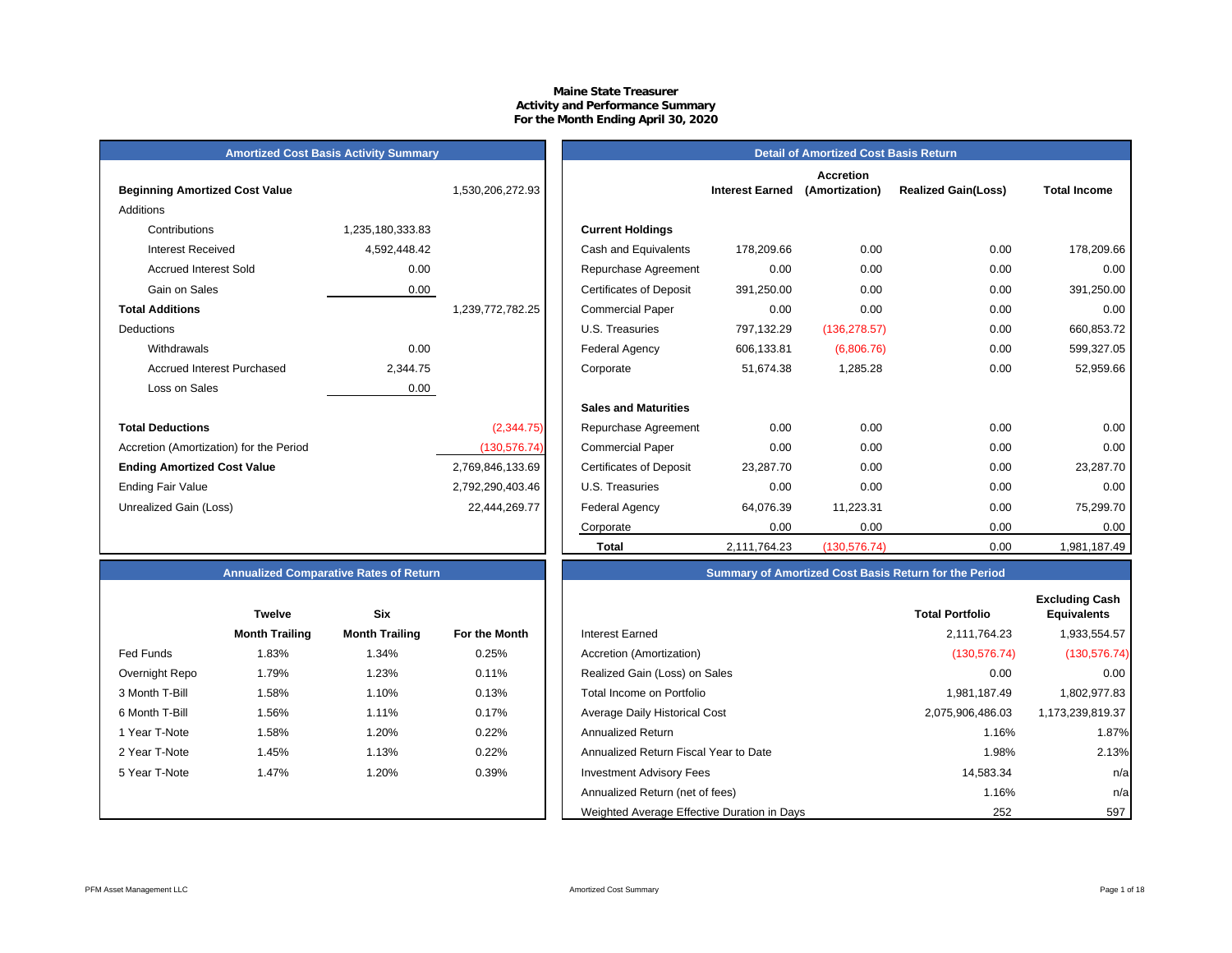### **Maine State Treasurer Activity and Performance Summary For the Month Ending April 30, 2020**

#### **Detail of Fair Value Basis Return**

| <b>Beginning Fair Value</b>         |                  | 1,551,685,568.61 |                                |
|-------------------------------------|------------------|------------------|--------------------------------|
| Additions                           |                  |                  |                                |
| Contributions                       | 1,235,180,333.83 |                  | <b>Current Holdings</b>        |
| <b>Interest Received</b>            | 4,592,448.42     |                  | Cash and Equivalents           |
| <b>Accrued Interest Sold</b>        | 0.00             |                  | Repurchase Agreeme             |
| <b>Total Additions</b>              |                  | 1,239,772,782.25 | <b>Certificates of Deposit</b> |
|                                     |                  |                  | <b>Commercial Paper</b>        |
| <b>Deductions</b>                   |                  |                  | U.S. Treasuries                |
| Withdrawals                         | 0.00             |                  | <b>Federal Agency</b>          |
| Accrued Interest Purchased          | 2,344.75         |                  | Corporate                      |
|                                     |                  |                  |                                |
| <b>Total Deductions</b>             |                  | (2,344.75)       | <b>Sales and Maturities</b>    |
|                                     |                  |                  | Repurchase Agreeme             |
| Change in Fair Value for the Period |                  | 834,397.35       | <b>Commercial Paper</b>        |
| <b>Ending Fair Value</b>            |                  | 2,792,290,403.46 | <b>Certificates of Deposit</b> |
|                                     |                  |                  | U.S. Treasuries                |

**Fair Value Basis Activity Summary**

| Beginning Fair Value                |                  | 1,551,685,568.61 |                                |              | Interest Earned Change in Fair Value | <b>Total Income</b> |  |
|-------------------------------------|------------------|------------------|--------------------------------|--------------|--------------------------------------|---------------------|--|
| Additions                           |                  |                  |                                |              |                                      |                     |  |
| Contributions                       | 1,235,180,333.83 |                  | <b>Current Holdings</b>        |              |                                      |                     |  |
| <b>Interest Received</b>            | 4,592,448.42     |                  | Cash and Equivalents           | 178,209.66   | 0.00                                 | 178,209.66          |  |
| <b>Accrued Interest Sold</b>        | 0.00             |                  | Repurchase Agreement           | 0.00         | 0.00                                 | 0.00                |  |
| <b>Total Additions</b>              |                  | 1,239,772,782.25 | <b>Certificates of Deposit</b> | 391,250.00   | 0.00                                 | 391,250.00          |  |
|                                     |                  |                  | <b>Commercial Paper</b>        | 0.00         | 0.00                                 | 0.00                |  |
| Deductions                          |                  |                  | U.S. Treasuries                | 797,132.29   | 322,037.00                           | 1,119,169.29        |  |
| Withdrawals                         | 0.00             |                  | <b>Federal Agency</b>          | 606,133.81   | 311,220.30                           | 917,354.11          |  |
| <b>Accrued Interest Purchased</b>   | 2,344.75         |                  | Corporate                      | 51,674.38    | 242,106.05                           | 293,780.43          |  |
| <b>Total Deductions</b>             |                  | (2,344.75)       | <b>Sales and Maturities</b>    |              |                                      |                     |  |
|                                     |                  |                  | Repurchase Agreements          | 0.00         | 0.00                                 | 0.00                |  |
| Change in Fair Value for the Period |                  | 834,397.35       | <b>Commercial Paper</b>        | 0.00         | 0.00                                 | 0.00                |  |
| <b>Ending Fair Value</b>            |                  | 2,792,290,403.46 | <b>Certificates of Deposit</b> | 23,287.70    | 0.00                                 | 23,287.70           |  |
|                                     |                  |                  | U.S. Treasuries                | 0.00         | 0.00                                 | 0.00                |  |
|                                     |                  |                  | <b>Federal Agency</b>          | 64,076.39    | (40,966.00)                          | 23,110.39           |  |
|                                     |                  |                  | Corporate                      | 0.00         | 0.00                                 | 0.00                |  |
|                                     |                  |                  | Total                          | 2,111,764.23 | 834,397.35                           | 2,946,161.58        |  |

# **Annualized Comparative Rates of Return**

|                | <b>Twelve</b>         | Six                   |                      |
|----------------|-----------------------|-----------------------|----------------------|
|                | <b>Month Trailing</b> | <b>Month Trailing</b> | <b>For the Month</b> |
| Fed Funds      | 1.83%                 | 1.34%                 | 0.25%                |
| Overnight Repo | 1.79%                 | 1.23%                 | 0.11%                |
| 3 Month T-Bill | 2.07%                 | 1.72%                 | 0.10%                |
| 6 Month T-Bill | 2.64%                 | 2.47%                 | 0.01%                |
| 1 Year T-Note  | 3.57%                 | 3.90%                 | $-0.55%$             |
| 2 Year T-Note  | 5.22%                 | 6.16%                 | 0.38%                |
| 5 Year T-Note  | 11.08%                | 13.17%                | 2.20%                |
|                |                       |                       |                      |
|                |                       |                       |                      |

|                | <b>Twelve</b>         | <b>Six</b>            |               |                                             | <b>Total Portfolio</b> | <b>Excluding Cash</b><br><b>Equivalents</b> |
|----------------|-----------------------|-----------------------|---------------|---------------------------------------------|------------------------|---------------------------------------------|
|                | <b>Month Trailing</b> | <b>Month Trailing</b> | For the Month | <b>Interest Earned</b>                      | 2,111,764.23           | 1,933,554.57                                |
| Fed Funds      | 1.83%                 | 1.34%                 | 0.25%         | Change in Fair Value                        | 834,397.35             | 834,397.35                                  |
| Overnight Repo | 1.79%                 | 1.23%                 | 0.11%         | Total Income on Portfolio                   | 2.946.161.58           | 2,767,951.92                                |
| 3 Month T-Bill | 2.07%                 | 1.72%                 | 0.10%         | <b>Average Daily Historical Cost</b>        | 2,075,906,486.03       | 1,173,239,819.37                            |
| 6 Month T-Bill | 2.64%                 | 2.47%                 | 0.01%         | <b>Annualized Return</b>                    | 1.73%                  | 2.87%                                       |
| 1 Year T-Note  | 3.57%                 | 3.90%                 | $-0.55%$      | Annualized Return Fiscal Year to Date       | 3.34%                  | 3.97%                                       |
| 2 Year T-Note  | 5.22%                 | 6.16%                 | 0.38%         | Weighted Average Effective Duration in Days | 252                    | 597                                         |
| 5 Year T-Note  | 11.08%                | 13.17%                | 2.20%         |                                             |                        |                                             |
|                |                       |                       |               |                                             |                        |                                             |

**Summary of Fair Value Basis Return for the Period**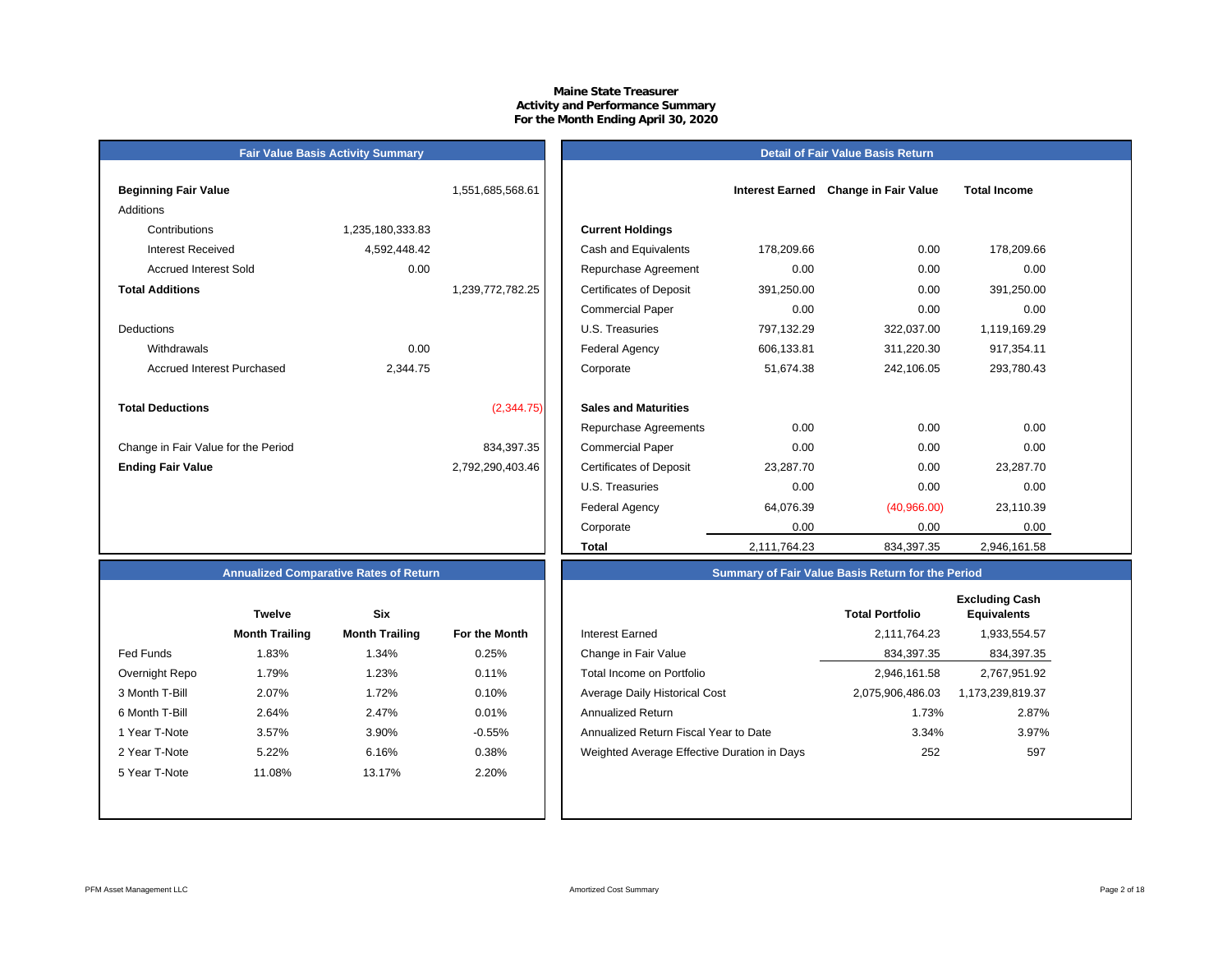# **Maine State Treasurer Investments - By Security Type As of April 30, 2020**

|                                |                  |                          | Fair             |                            |                                  | Weighted<br>Average             | Weighted<br>Average<br>Effective |                     | Weighted         |
|--------------------------------|------------------|--------------------------|------------------|----------------------------|----------------------------------|---------------------------------|----------------------------------|---------------------|------------------|
| <b>Security Type</b>           | Original<br>Cost | <b>Amortized</b><br>Cost | Value            | <b>Accrued</b><br>Interest | <b>Unrealized</b><br>Gain (Loss) | <b>Final Maturity</b><br>(Days) | <b>Duration</b><br>(Years)       | Asset<br>Allocation | Average<br>Yield |
| Cash and Cash Equivalents      | 1,611,000,000.00 | 1,611,000,000.00         | 1,611,000,000.00 | 178,206.05                 | 0.00                             |                                 | 0.00                             | 57.7%               | 0.23%            |
| Repurchase Agreements          | 0.00             | 0.00                     | 0.00             | 0.00                       | 0.00                             |                                 |                                  | 0.0%                |                  |
| <b>Commercial Paper</b>        | 0.00             | 0.00                     | 0.00             | 0.00                       | 0.00                             |                                 |                                  | 0.0%                |                  |
| <b>Certificates of Deposit</b> | 225,000,000.00   | 225,000,000.00           | 225,000,000.00   | 3,271,361.11               | 0.00                             | 369                             | 0.80                             | 8.1%                | 2.09%            |
| U.S. Treasuries                | 504,363,750.02   | 503,614,945.71           | 517,897,665.30   | 2,077,468.58               | 14,282,719.59                    | 737                             | 1.98                             | 18.5%               | 1.63%            |
| U.S. Instrumentality           | 403,317,087.50   | 403,330,994.89           | 410,676,707.80   | 1,221,499.40               | 7,345,712.91                     | 746                             | 1.65                             | 14.7%               | 1.85%            |
| Corporate                      | 26,837,592.85    | 26,900,193.09            | 27,716,030.36    | 117,903.80                 | 815,837.27                       | 663                             | 1.75                             | 1.0%                | 2.29%            |
| Total                          | 2,770,518,430.37 | 2,769,846,133.69         | 2,792,290,403.46 | 6,866,438.94               | 22,444,269.77                    | 283                             | 0.69                             | 100.0%              | $0.90\%$         |

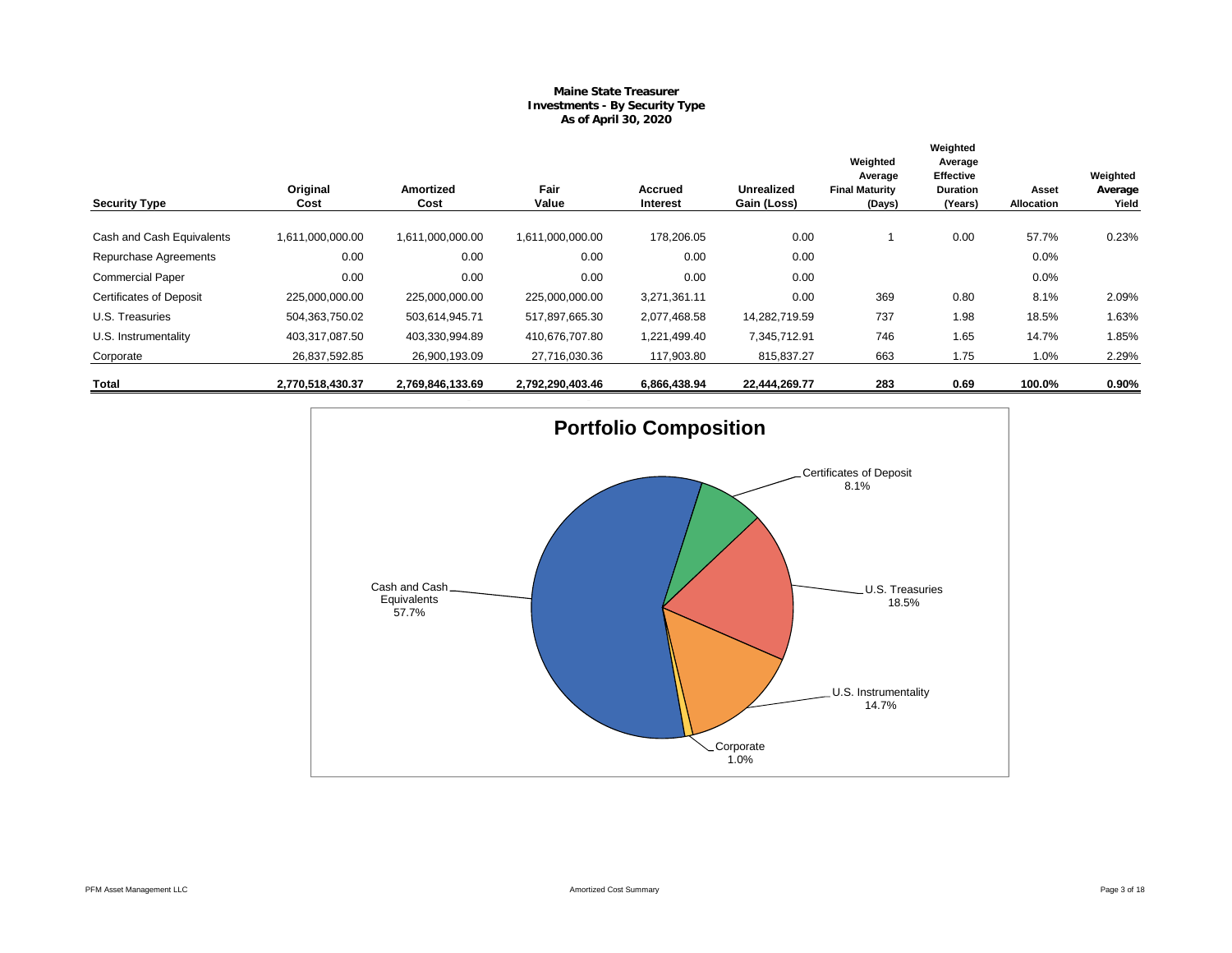## **Maine State Treasurer Investments - By Maturity As of April 30, 2020**

|                                                                                                                                                                        | <b>Maturity Distribution</b> | <b>Original Cost</b><br>April 30, 2020 | Percentage                         |              | <b>Original Cost</b><br>March 31, 2020 |
|------------------------------------------------------------------------------------------------------------------------------------------------------------------------|------------------------------|----------------------------------------|------------------------------------|--------------|----------------------------------------|
|                                                                                                                                                                        | Overnight                    | 1,611,000,000.00                       | 58.1%                              |              | 296,000,000.00                         |
|                                                                                                                                                                        | Under 90 Days                |                                        | 0.0%                               |              | 75,018,750.00                          |
|                                                                                                                                                                        | 90 to 180 Days               | 84,954,000.00                          | 3.1%                               |              | 19,931,200.00                          |
|                                                                                                                                                                        | 180 Days to 1 Year           | 130,265,625.00                         | 4.7%                               |              | 140,288,425.00                         |
|                                                                                                                                                                        | 1 to 2 Years                 | 440,671,417.86                         | 15.9%                              |              | 343,286,364.73                         |
|                                                                                                                                                                        | 2 to 3 Years                 | 503,627,387.51                         | 18.2%                              |              | 656,229,878.14                         |
|                                                                                                                                                                        | Over 3 Years                 | $\overline{\phantom{a}}$               | 0.0%                               |              |                                        |
|                                                                                                                                                                        | Totals <sub>\$</sub>         | 2,770,518,430.37                       | 100.0%                             | \$           | 1,530,754,617.87                       |
| \$1,800,000,000<br>\$1,600,000,000<br>\$1,400,000,000<br>\$1,200,000,000<br>\$1,000,000,000<br>\$800,000,000<br>\$600,000,000<br>\$400,000,000<br>\$200,000,000<br>\$- |                              |                                        |                                    |              | April 30, 2020<br>March 31, 2020       |
|                                                                                                                                                                        | Overnight<br>Under 90 Days   | 90 to 180 Days                         | 180 Days to 1 Year<br>1 to 2 Years | 2 to 3 Years | Over 3 Years                           |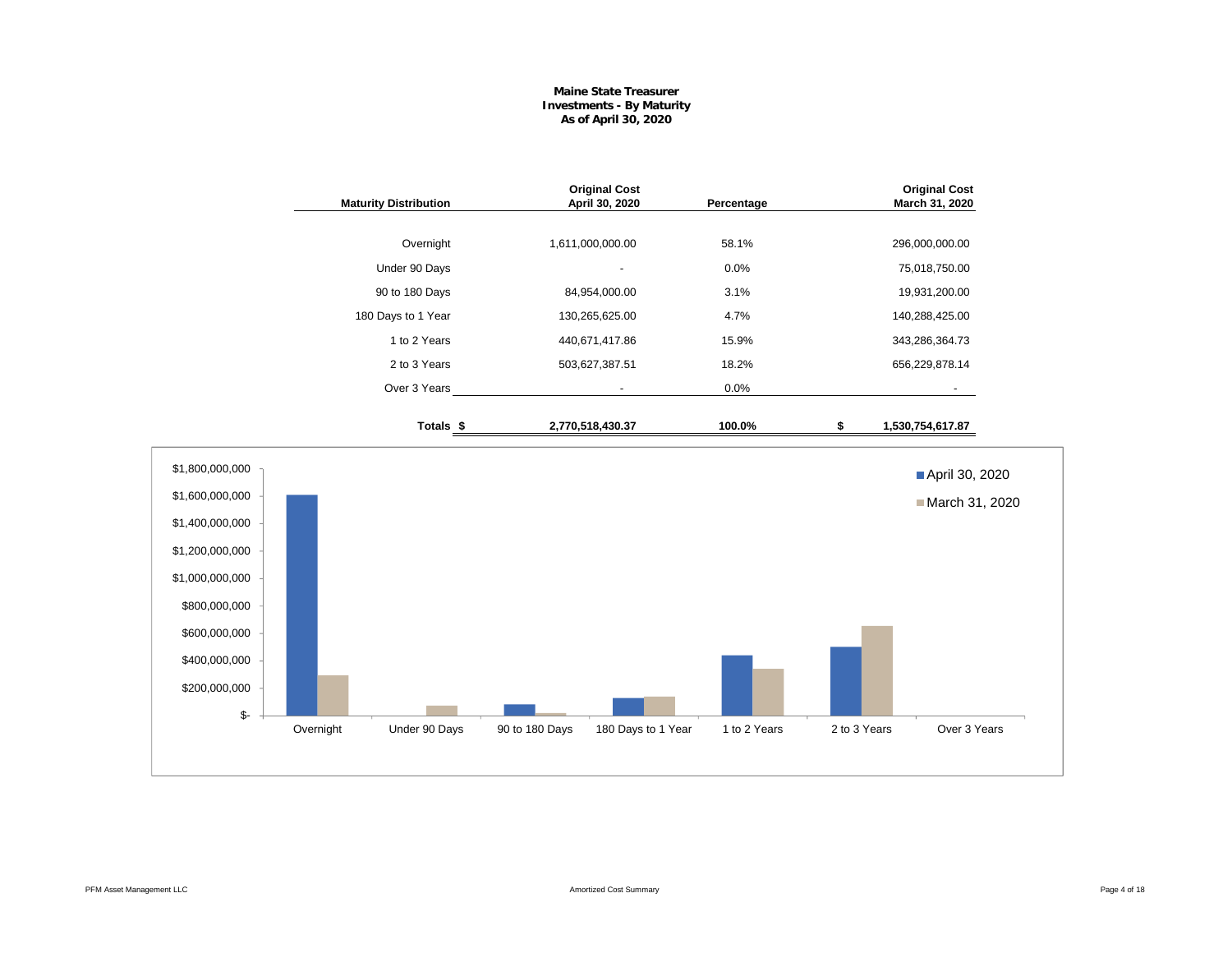|                                        | PURCHASE COUPON DATE / CALL |             | <b>MATURITY</b> |                  | <b>ORIGINAL</b><br>COST/ACCRUED<br><b>INTEREST</b> | <b>AMORTIZED COST/</b>   | ACCRETION FAIR VALUE/CHANGE | <b>UNREALIZED</b>  |              | <b>INTEREST</b> | <b>INTEREST</b> | <b>TOTAL</b><br><b>ACCRUED</b> |                     |       |
|----------------------------------------|-----------------------------|-------------|-----------------|------------------|----------------------------------------------------|--------------------------|-----------------------------|--------------------|--------------|-----------------|-----------------|--------------------------------|---------------------|-------|
| <b>DESCRIPTION</b>                     | <b>DATE</b>                 | <b>RATE</b> | <b>DATE</b>     | PAR VALUE        | <b>PURCHASE</b>                                    | (AMORTIZATION)           | IN FAIR VALUE               | <b>GAIN (LOSS)</b> | AI PURCHASED | <b>RECEIVED</b> | EARNED          |                                | INTEREST ALLOCATION | YIELD |
| <b>CASH AND EQUIVALENTS</b>            |                             |             |                 |                  |                                                    |                          |                             |                    |              |                 |                 |                                |                     |       |
| <b>BAR HARBOR BANK &amp; TRUST</b>     | 04/30/20                    | 0.300V      |                 | 44,000,000.00    | 44.000.000.00<br>0.00                              | 44,000,000.00<br>0.00    | 44,000,000.00<br>0.00       | 0.00               | 0.00         | 12,154.01       | 8,975.50        | 8,975.50                       | 1.58%               | 0.300 |
| CITIZENS BANK                          | 04/30/20                    | 0.360 V     |                 | 100,000,000.00   | 100,000,000.00<br>0.00                             | 100,000,000.00<br>0.00   | 100,000,000.00<br>0.00      | 0.00               | 0.00         | 64,705.21       | 28,524.40       | 28,524.40                      | 3.58%               | 0.360 |
| CITIZENS BANK #2                       | 04/30/20                    | 0.050V      |                 | 20,000,000.00    | 20,000,000.00<br>0.00                              | 20,000,000.00<br>0.00    | 20,000,000.00<br>0.00       | 0.00               | 0.00         | 0.00            | 1,270.49        | 1,270.49                       | 0.72%               | 0.050 |
| <b>BANGOR SAVINGS BANK NOW</b>         | 04/30/20                    | 0.050V      |                 | 65,000,000.00    | 65,000,000.00<br>0.00                              | 65,000,000.00<br>0.00    | 65,000,000.00<br>0.00       | 0.00               | 0.00         | 26,031.42       | 7,069.67        | 7,069.67                       | 2.33%               | 0.050 |
| <b>TD BANK</b>                         | 04/30/20                    | 0.350 V     |                 | 250,000,000.00   | 250,000,000.00<br>0.00                             | 250,000,000.00<br>0.00   | 250,000,000.00<br>0.00      | 0.00               | 0.00         | 53,037.10       | 38,280.05       | 38,280.05                      | 8.95%               | 0.350 |
| TD BANK #2                             | 04/30/20                    | 0.000V      |                 | 200,000,000.00   | 200,000,000.00<br>0.00                             | 200,000,000.00<br>0.00   | 200,000,000.00<br>0.00      | 0.00               | 0.00         | 0.00            | 0.00            | 0.00                           | 7.16%               | 0.000 |
| ANDROSCOGGIN BANK                      | 04/30/20                    | 0.330 V     |                 | 25,000,000.00    | 25,000,000.00<br>0.00                              | 25,000,000.00<br>0.00    | 25,000,000.00<br>0.00       | 0.00               | 0.00         | 21,194.64       | 6,780.82        | 6,780.82                       | 0.90%               | 0.330 |
| <b>BATH SAVINGS</b>                    | 04/30/20                    | 0.350 V     |                 | 14,000,000.00    | 14,000,000.00<br>0.00                              | 14,000,000.00<br>0.00    | 14,000,000.00<br>0.00       | 0.00               | 0.00         | 11,170.37       | 4,196.21        | 4,196.21                       | 0.50%               | 0.350 |
| BIDDEFORD SAVINGS BANK                 | 04/30/20                    | 0.350 V     |                 | 5,000,000.00     | 5,000,000.00<br>0.00                               | 5,000,000.00<br>0.00     | 5,000,000.00<br>0.00        | 0.00               | 0.00         | 0.00            | 479.47          | 479.47                         | 0.18%               | 0.350 |
| CAMDEN NATIONAL BANK                   | 04/30/20                    | 0.100V      |                 | 70,000,000.00    | 70,000,000.00<br>0.00                              | 70,000,000.00<br>0.00    | 70,000,000.00<br>0.00       | 0.00               | 0.00         | 8,481.23        | 13,118.12       | 13,118.12                      | 2.51%               | 0.100 |
| MACHIAS SAVINGS BANK                   | 04/30/20                    | 0.050V      |                 | 10,000,000.00    | 10,000,000.00<br>0.00                              | 10,000,000.00<br>0.00    | 10,000,000.00<br>0.00       | 0.00               | 0.00         | 1,675.99        | 479.45          | 479.45                         | 0.36%               | 0.050 |
| FIDELITY GOVERNMENT PORTFOLIO          | 04/30/20                    | 0.190V      |                 | 408,000,000.00   | 408,000,000.00<br>0.00                             | 408,000,000.00<br>0.00   | 408,000,000.00<br>0.00      | 0.00               | 0.00         | 43,613.41       | 36,355.77       | 36,355.77                      | 14.61%              | 0.190 |
| <b>FIRST NATIONAL</b>                  | 04/30/20                    | 0.050V      |                 | 50,000,000.00    | 50,000,000.00<br>0.00                              | 50,000,000.00<br>0.00    | 50,000,000.00<br>0.00       | 0.00               | 0.00         | 12,423.59       | 3,347.00        | 3,347.00                       | 1.79%               | 0.050 |
| PFM FUNDS - GOVT SELECT SERIES INST CL | 04/30/20                    | 0.450V      |                 | 200,000,000.00   | 200,000,000.00<br>0.00                             | 200,000,000.00<br>0.00   | 200,000,000.00<br>0.00      | 0.00               | 0.00         | 0.00            | 28,406.60       | 28,406.60                      | 7.16%               | 0.450 |
| U.S. BANK MONEY MARKET FUND            | 04/30/20                    | 0.220 V     |                 | 150,000,000.00   | 150,000,000.00<br>0.00                             | 150,000,000.00<br>0.00   | 150,000,000.00<br>0.00      | 0.00               | 0.00         | 0.00            | 922.50          | 922.50                         | 5.37%               | 0.220 |
| MISCELLAENOUS INCOME                   | 04/30/20                    | 0.000V      |                 | 0.00             | 0.00<br>0.00                                       | 0.00<br>0.00             | 0.00<br>0.00                | 0.00               | 0.00         | 3.61            | 3.61            | 0.00                           | 0.00%               | 0.000 |
| <b>TOTAL</b>                           |                             |             |                 | 1,611,000,000.00 | 1,611,000,000.00<br>0.00                           | 1,611,000,000.00<br>0.00 | 1,611,000,000.00<br>0.00    | 0.00               | 0.00         | 254,490.58      | 178,209.66      | 178,206.05                     | 57.69%              | 0.227 |
| <b>CERTIFICATES OF DEPOSIT</b>         |                             |             |                 |                  |                                                    |                          |                             |                    |              |                 |                 |                                |                     |       |
| BANGOR SAVINGS BANK CERT DEPOS         | 04/08/19                    | 2.650       | 10/08/20        | 5,000,000.00     | 5,000,000.00<br>0.00                               | 5,000,000.00<br>0.00     | 5,000,000.00<br>0.00        | 0.00               | 0.00         | 0.00            | 11,041.67       | 143,173.61                     | 0.18%               | 2.650 |
| CAMDEN NATIONAL BANK CERT DEPOS        | 01/17/20                    |             | 1.750 10/17/20  | 25,000,000.00    | 25,000,000.00<br>0.00                              | 25,000,000.00<br>0.00    | 25,000,000.00<br>0.00       | 0.00               | 0.00         | 0.00            | 36,458.34       | 127,604.17                     | 0.90%               | 1.750 |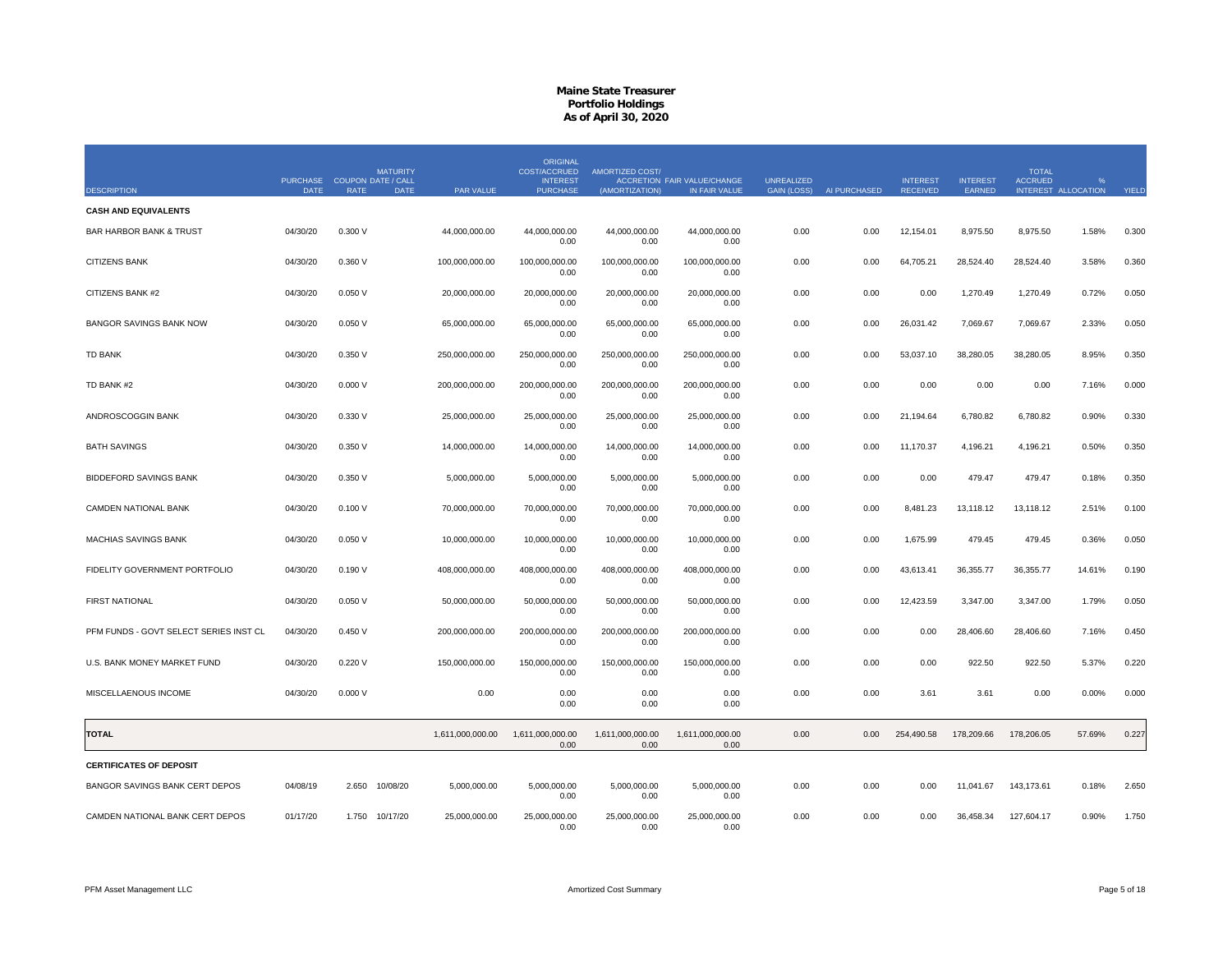|                                            |                                            |             | <b>MATURITY</b> |                  | <b>ORIGINAL</b><br>COST/ACCRUED    | <b>AMORTIZED COST/</b>        |                                              |                                         |              |                                    |                           | <b>TOTAL</b>            |                                      |       |
|--------------------------------------------|--------------------------------------------|-------------|-----------------|------------------|------------------------------------|-------------------------------|----------------------------------------------|-----------------------------------------|--------------|------------------------------------|---------------------------|-------------------------|--------------------------------------|-------|
| <b>DESCRIPTION</b>                         | PURCHASE COUPON DATE / CALL<br><b>DATE</b> | <b>RATE</b> | <b>DATE</b>     | <b>PAR VALUE</b> | <b>INTEREST</b><br><b>PURCHASE</b> | (AMORTIZATION)                | ACCRETION FAIR VALUE/CHANGE<br>IN FAIR VALUE | <b>UNREALIZED</b><br><b>GAIN (LOSS)</b> | AI PURCHASED | <b>INTEREST</b><br><b>RECEIVED</b> | <b>INTEREST</b><br>EARNED | <b>ACCRUED</b>          | $\frac{9}{6}$<br>INTEREST ALLOCATION | YIELD |
| CAMDEN NATIONAL BANK CERT DEPOS            | 01/17/20                                   |             | 1.750 01/17/21  | 50,000,000.00    | 50,000,000.00<br>0.00              | 50.000.000.00<br>0.00         | 50,000,000.00<br>0.00                        | 0.00                                    | 0.00         | 0.00                               | 72,916.66                 | 255,208.33              | 1.79%                                | 1.750 |
| BANGOR SAVINGS BANK CERT DEPOS             | 04/08/19                                   | 2.700       | 04/08/21        | 15,000,000.00    | 15,000,000.00<br>0.00              | 15,000,000.00<br>0.00         | 15,000,000.00<br>0.00                        | 0.00                                    | 0.00         | 0.00                               | 33,750.00                 | 437,625.00              | 0.54%                                | 2.700 |
| PEOPLES UNITED CERT DEPOS                  | 04/18/19                                   | 2.550       | 04/18/21        | 15,000,000.00    | 15,000,000.00<br>0.00              | 15,000,000.00<br>0.00         | 15,000,000.00<br>0.00                        | 0.00                                    | 0.00         | 0.00                               | 31,875.00                 | 402,687.50              | 0.54%                                | 2.550 |
| PEOPLES UNITED CERT DEPOS                  | 04/22/19                                   | 2.550       | 04/22/21        | 25,000,000.00    | 25,000,000.00<br>0.00              | 25,000,000.00<br>0.00         | 25,000,000.00<br>0.00                        | 0.00                                    | 0.00         | 0.00                               | 53,125.00                 | 664,062.50              | 0.90%                                | 2.549 |
| BAR HARBOR BANK & TRUST CERT DEPOS         | 06/12/19                                   | 2.330       | 06/12/21        | 50,000,000.00    | 50,000,000.00<br>0.00              | 50,000,000.00<br>0.00         | 50,000,000.00<br>0.00                        | 0.00                                    | 0.00         | 0.00                               |                           | 97,083.33 1,048,500.00  | 1.79%                                | 2.330 |
| PEOPLES UNITED CERT DEPOS                  | 01/17/20                                   | 1.650       | 01/17/22        | 40.000.000.00    | 40.000.000.00<br>0.00              | 40.000.000.00<br>0.00         | 40.000.000.00<br>0.00                        | 0.00                                    | 0.00         | 0.00                               | 55,000.00                 | 192.500.00              | 1.43%                                | 1.650 |
| <b>TOTAL</b>                               |                                            |             |                 | 225,000,000.00   | 225,000,000.00<br>0.00             | 225,000,000.00<br>0.00        | 225,000,000.00<br>0.00                       | 0.00                                    | 0.00         | 0.00                               |                           | 391,250.00 3,271,361.11 | 8.1%                                 | 2.087 |
| <b>U.S. TREASURIES</b>                     |                                            |             |                 |                  |                                    |                               |                                              |                                         |              |                                    |                           |                         |                                      |       |
| US TREASURY N/B<br>9128286D7               | 02/26/20                                   | 2.500       | 02/28/21        | 25,000,000.00    | 25,265,625.00<br>0.00              | 25,218,707.54<br>(21, 949.71) | 25,484,375.00<br>(39,062.50)                 | 265,667.46                              | 0.00         | 0.00                               | 50,951.08                 | 105,298.91              | 0.91%                                | 1.435 |
| US TREASURY NOTES<br>9128284W7             | 09/16/19                                   | 2.750       | 08/15/21        | 25,000,000.00    | 25,432,617.19<br>0.00              | 25,291,506.00<br>(20,710.25)  | 25,824,220.00<br>(19,530.00)                 | 532,714.00                              | 0.00         | 0.00                               | 56,662.09                 | 143,543.96              | 0.92%                                | 1.825 |
| US TREASURY N/B NOTES<br>9128282F6         | 08/28/19                                   | 1.125       | 08/31/21        | 30.000.000.00    | 29.764.453.13<br>0.00              | 29.843.717.54<br>10,168.64    | 30.370.314.00<br>28,128.00                   | 526.596.46                              | 0.00         | 0.00                               | 27,513.58                 | 56.861.41               | 1.09%                                | 1.523 |
| US TREASURY NOTES<br>9128286C9             | 09/30/19                                   | 2.500       | 02/15/22        | 25,000,000.00    | 25,493,164.06<br>0.00              | 25,371,717.44<br>(19,043.81)  | 26,019,530.00<br>(3,907.50)                  | 647,812.56                              | 0.00         | 0.00                               | 51,510.99                 | 130,494.51              | 0.93%                                | 1.649 |
| US TREASURY NOTES<br>912828W89             | 09/03/19                                   | 1.875       | 03/31/22        | 40,000,000.00    | 40,404,687.50<br>0.00              | 40,300,932.51<br>(14, 565.49) | 41,268,752.00<br>12.504.00                   | 967,819.49                              | 0.00         | 0.00                               | 61,475.41                 | 63,524.59               | 1.48%                                | 1.473 |
| UNITED STATES TREASURY NOTES<br>9128286M7  | 10/29/19                                   | 2.250       | 04/15/22        | 23,000,000.00    | 23.321.640.63<br>0.00              | 23,255,452.07<br>(11,828.17)  | 23.912.812.50<br>14,375.00                   | 657,360.43                              | 0.00         | 258,750.00                         | 42,418.03                 | 22.622.95               | 0.86%                                | 1.668 |
| UNITED STATES TREASURY NOTES<br>9128286M7. | 11/14/19                                   | 2.250       | 04/15/22        | 30,000,000.00    | 30,426,562.50<br>0.00              | 30,344,921.43<br>(15,881.97)  | 31,190,625.00<br>18,750.00                   | 845,703.57                              | 0.00         | 337,500.00                         | 55,327.87                 | 29,508.20               | 1.12%                                | 1.647 |
| UNITED STATES TREASURY NOTES<br>9128286U9  | 10/31/19                                   | 2.125       | 05/15/22        | 25,000,000.00    | 25,289,062.50<br>0.00              | 25,231,998.38<br>(10, 153.37) | 25,968,750.00<br>23,437.50                   | 736,751.62                              | 0.00         | 0.00                               | 43.784.34                 | 245,192.31              | 0.93%                                | 1.658 |
| UNITED STATES TREASURY NOTES<br>9128286U9  | 10/31/19                                   |             | 2.125 05/15/22  | 25,000,000.00    | 25,289,062.50<br>0.00              | 25,231,998.38<br>(10, 153.37) | 25,968,750.00<br>23.437.50                   | 736,751.62                              | 0.00         | 0.00                               | 43,784.34                 | 245,192.31              | 0.93%                                | 1.658 |
| US TREASURY N/B NOTES<br>912828XG0         | 07/08/19                                   | 2.125       | 06/30/22        | 27.000.000.00    | 27.241.523.44<br>0.00              | 27,175,370.88<br>(8,064.96)   | 28,113,750.00<br>33,750.00                   | 938,379.12                              | 0.00         | 0.00                               | 47.287.08                 | 192.300.82              | 1.01%                                | 1.815 |
| UNITED STATES TREASURY NOTES<br>9128287C8  | 07/19/19                                   |             | 1.750 07/15/22  | 25,000,000.00    | 24,945,312.50<br>0.00              | 24,959,685.50<br>1,793.00     | 25,839,845.00<br>31,250.00                   | 880,159.50                              | 0.00         | 0.00                               | 36,057.69                 | 128,605.77              | 0.93%                                | 1.826 |
| UNITED STATES TREASURY NOTES<br>9128287C8  | 08/01/19                                   | 1.750       | 07/15/22        | 25,000,000.00    | 24,967,773.44<br>0.00              | 24,975,957.02<br>1,002.52     | 25,839,845.00<br>31,250.00                   | 863,887.98                              | 0.00         | 0.00                               | 36,057.69                 | 128,605.77              | 0.93%                                | 1.795 |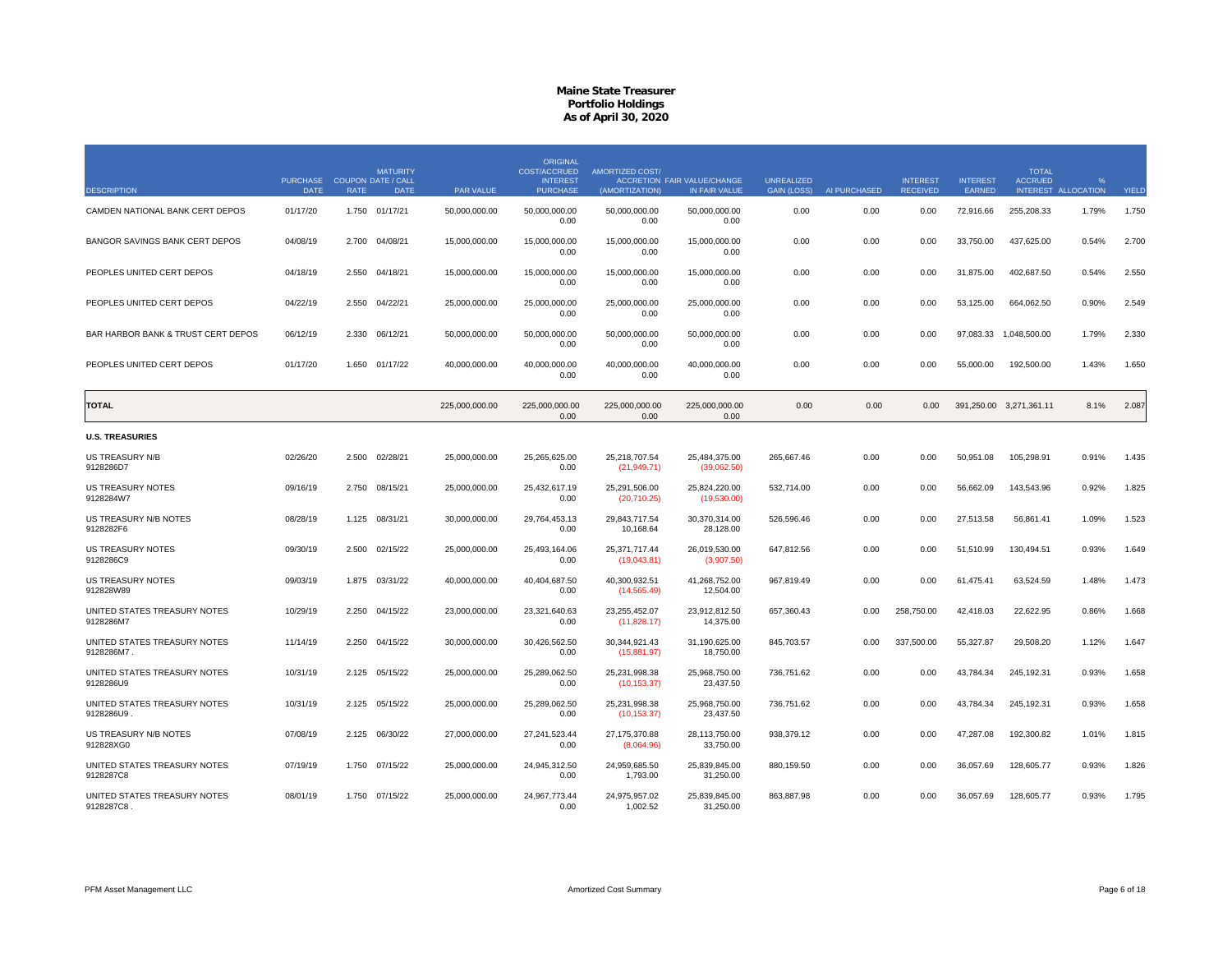|                                            |                             |             |                      |                  | <b>ORIGINAL</b>                 |                                |                               |                    |              |                   |                 |                                |                     |       |
|--------------------------------------------|-----------------------------|-------------|----------------------|------------------|---------------------------------|--------------------------------|-------------------------------|--------------------|--------------|-------------------|-----------------|--------------------------------|---------------------|-------|
|                                            | PURCHASE COUPON DATE / CALL |             | <b>MATURITY</b>      |                  | COST/ACCRUED<br><b>INTEREST</b> | <b>AMORTIZED COST/</b>         | ACCRETION FAIR VALUE/CHANGE   | <b>UNREALIZED</b>  |              | <b>INTEREST</b>   | <b>INTEREST</b> | <b>TOTAL</b><br><b>ACCRUED</b> | %                   |       |
| <b>DESCRIPTION</b>                         | <b>DATE</b>                 | <b>RATE</b> | <b>DATE</b>          | <b>PAR VALUE</b> | <b>PURCHASE</b>                 | (AMORTIZATION)                 | IN FAIR VALUE                 | <b>GAIN (LOSS)</b> | AI PURCHASED | <b>RECEIVED</b>   | EARNED          |                                | INTEREST ALLOCATION | YIELD |
| UNITED STATES TREASURY NOTES<br>9128287C8  | 08/05/19                    |             | 1.750 07/15/22       | 26,000,000.00    | 26.142.187.50<br>0.00           | 26.106.475.29<br>(4,698.11)    | 26.873.438.80<br>32,500.00    | 766,963.51         | 0.00         | 0.00              | 37,500.00       | 133,750.00                     | 0.96%               | 1.559 |
| UNITED STATES TREASURY NOTES<br>9128287C8  | 08/23/19                    | 1.750       | 07/15/22             | 35,000,000.00    | 35,211,914.06<br>0.00           | 35, 161, 391.50<br>(7,074.70)  | 36, 175, 783.00<br>43,750.00  | 1,014,391.50       | 0.00         | 0.00              | 50,480.77       | 180,048.08                     | 1.30%               | 1.535 |
| <b>US TREASURY NOTES</b><br>9128282S8      | 09/30/19                    | 1.625       | 08/31/22             | 25,000,000.00    | 25,008,789.06<br>0.00           | 25,007,024.65<br>(366.10)      | 25,812,500.00<br>35,155.00    | 805,475.35         | 0.00         | 0.00              | 33,118.20       | 68,444.29                      | 0.92%               | 1.612 |
| UNITED STATES TREASURY NOTES<br>912828YK0  | 10/21/19                    | 1.375       | 10/15/22             | 30,000,000.00    | 29,844,140.63<br>0.00           | 29,871,737.75<br>4,760.45      | 30,834,375.00<br>32,811.00    | 962,637.25         | 0.00         | 206,250.00        | 33,811.48       | 18,032.79                      | 1.10%               | 1.554 |
| US TREASURY N/B NOTES<br>9128283C2         | 11/14/19                    | 2.000       | 10/31/22             | 30.000.000.00    | 30.307.031.25<br>0.00           | 30.259.075.35<br>(9,233.55)    | 31.312.500.00<br>14,064.00    | 1.053.424.65       | 0.00         | 300,000,00        | 49.432.63       | 1.630.43                       | 1.12%               | 1.644 |
| UNITED STATES TREASURY NOTES<br>912828YW4  | 12/31/19                    | 1.625       | 12/15/22             | 30,000,000.00    | 30,008,203.13<br>21,311.48      | 30,007,276.48<br>(279.62)      | 31,087,500.00<br>9,375.00     | 1,080,223.52       | 0.00         | 0.00              | 39,959.02       | 183,811.48                     | 1.11%               | 1.615 |
| <b>TOTAL</b>                               |                             |             |                      | 501.000.000.00   | 504.363.750.02<br>21,311.48     | 503.614.945.71<br>(136.278.57) | 517.897.665.30<br>322,037.00  | 14.282.719.59      |              | 0.00 1,102,500.00 |                 | 797.132.29 2.077.468.58        | 18.55%              | 1.630 |
| <b>FEDERAL AGENCY SECURITIES</b>           |                             |             |                      |                  |                                 |                                |                               |                    |              |                   |                 |                                |                     |       |
| <b>FHLMC NOTES</b><br>3137EAEJ4            | 10/18/17                    | 1.625       | 09/29/20             | 20.000.000.00    | 19.931.200.00<br>0.00           | 19.990.353.95<br>2,131.55      | 20.116.540.00<br>140.00       | 126.186.05         | 0.00         | 0.00              | 27.083.33       | 28.888.89                      | 0.72%               | 1.745 |
| <b>FANNIE MAE NOTES</b><br>3135G0U84       | 12/31/18                    | 2.875       | 10/30/20             | 15,000,000.00    | 15,071,400.00<br>0.00           | 15,019,424.22<br>(3,667.68)    | 15,198,855.00<br>(10, 440.00) | 179,430.78         | 0.00         | 215,625.00        | 35,937.50       | 1,197.92                       | 0.54%               | 2.606 |
| <b>FANNIE MAE NOTES</b><br>3135G0U84       | 11/07/18                    | 2.875       | 10/30/20             | 20,000,000.00    | 19,951,400.00<br>0.00           | 19,987,765.98<br>2,280.78      | 20,265,140.00<br>(13,920.00)  | 277,374.02         | 0.00         | 287,500.00        | 47,916.66       | 1,597.22                       | 0.73%               | 3.002 |
| FEDERAL HOME LOAN BANKS NOTES<br>3130AF5B9 | 01/16/19                    | 3.000       | 10/12/21             | 10,000,000.00    | 10,103,100.00<br>0.00           | 10,054,539.90<br>(4, 105.50)   | 10,391,740.00<br>5,950.00     | 337,200.10         | 0.00         | 150,000.00        | 25,000.00       | 15,833.33                      | 0.37%               | 2.607 |
| <b>FANNIE MAE NOTES</b><br>3135G0S38       | 02/26/19                    | 2.000       | 01/05/22             | 15.000.000.00    | 14.788.500.00<br>0.00           | 14.875.612.07<br>7,528.97      | 15.424.995.00<br>22,290.00    | 549.382.93         | 0.00         | 0.00              | 25,000.00       | 96.666.67                      | 0.55%               | 2.514 |
| <b>FANNIE MAE NOTES</b><br>3135G0U92       | 09/16/19                    | 2.625       | 01/11/22             | 25,000,000.00    | 25,462,250.00<br>0.00           | 25,337,965.80<br>(18, 205.70)  | 25,979,175.00<br>25,400.00    | 641,209.20         | 0.00         | 0.00              | 54,687.50       | 200,520.83                     | 0.93%               | 1.807 |
| <b>FANNIE MAE NOTES</b><br>3135G0T45       | 07/19/19                    | 1.875       | 04/05/22             | 15,000,000.00    | 14,994,450.00<br>0.00           | 14,996,057.32<br>80.77         | 15,446,265.00<br>30,210.00    | 450,207.68         | 0.00         | 140,625.00        | 23,437.50       | 20,312.50                      | 0.55%               | 1.889 |
| <b>FANNIE MAE NOTES</b><br>3135G0V59.      | 05/15/19                    | 2.250       | 04/12/22             | 20,000,000.00    | 20,021,600.00<br>0.00           | 20,014,447.41<br>(907.59)      | 20,746,460.00<br>35,040.00    | 732,012.59         | 0.00         | 225,000.00        | 37,500.00       | 23,750.00                      | 0.74%               | 2.211 |
| <b>FANNIE MAE NOTES</b><br>3135G0V59       | 04/16/19                    | 2.250       | 04/12/22             | 40,000,000.00    | 39,820,800.00<br>0.00           | 39,883,323.08<br>6,404.68      | 41,492,920.00<br>70,080.00    | 1,609,596.92       | 0.00         | 450,000.00        | 75,000.00       | 47,500.00                      | 1.49%               | 2.406 |
| <b>FREDDIE MAC NOTES</b><br>3134GVNS3      | 04/29/20                    | 0.550       | 04/27/22<br>10/27/20 | 23,800,000.00    | 23,800,000.00<br>727.22         | 23,800,000.00<br>0.00          | 23,797,881.80<br>(2, 118.20)  | (2, 118.20)        | (727.22)     | 0.00              | 727.22          | 1,454.44                       | 0.85%               | 0.550 |
| FEDERAL HOME LOAN BANK<br>313379Q69        | 07/15/19                    | 2.125       | 06/10/22             | 30,000,000.00    | 30,176,400.00<br>0.00           | 30,128,018.85<br>(6,212.85)    | 31,120,380.00<br>50,730.00    | 992,361.15         | 0.00         | 0.00              | 53,125.00       | 249,687.50                     | 1.11%               | 1.916 |
| <b>FANNIE MAE NOTES</b><br>3135G0W33       | 10/24/19                    | 1.375       | 09/06/22             | 25,000,000.00    | 24,816,750.00<br>0.00           | 24,849,972.81<br>5,762.31      | 25,595,150.00<br>65,750.00    | 745,177.19         | 0.00         | 0.00              | 28,645.83       | 52,517.36                      | 0.92%               | 1.638 |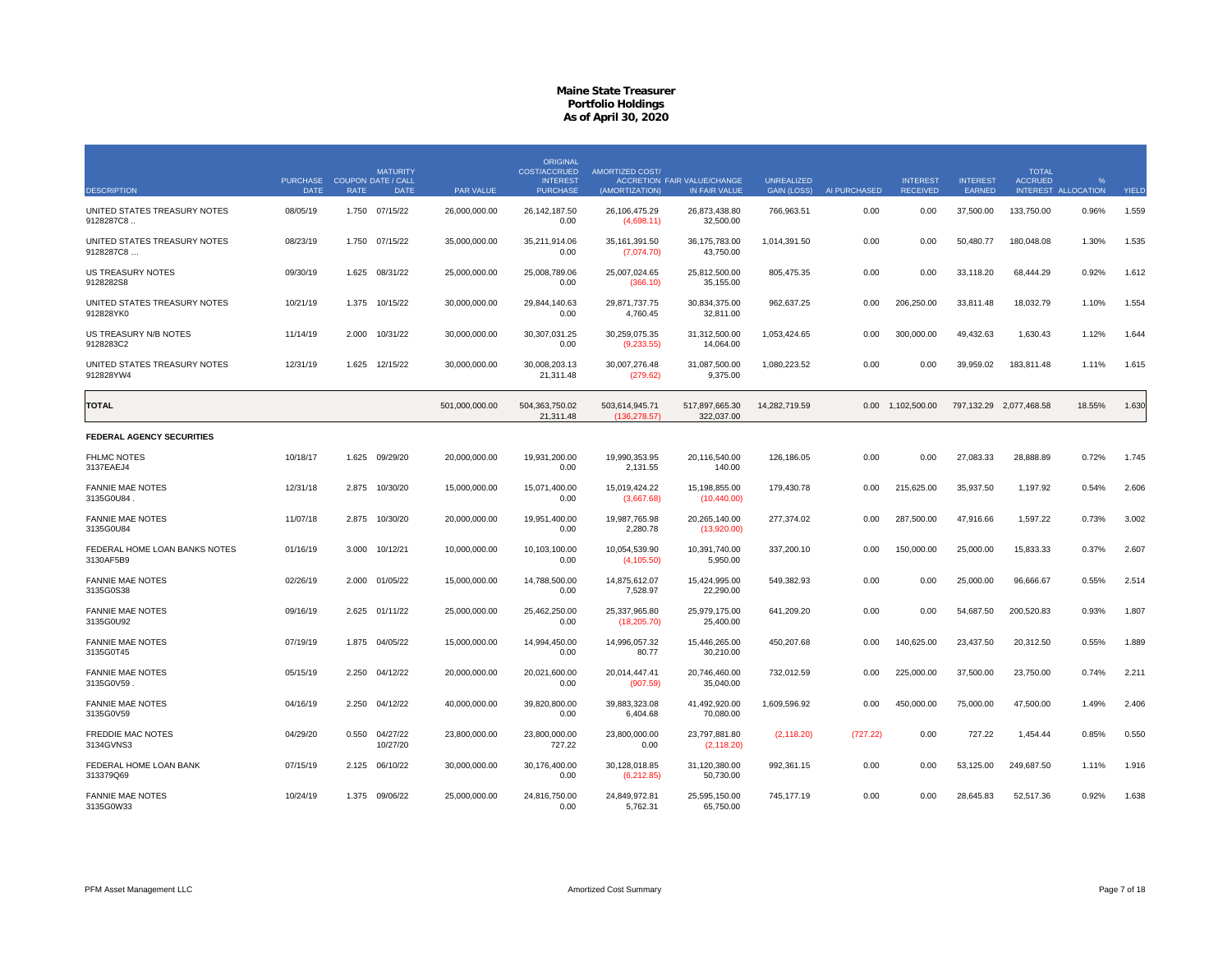|                                             |                 |             |                                              |                  | <b>ORIGINAL</b>                 |                                  |                                    |                    |              |                                                   |                 |                                |                     |       |
|---------------------------------------------|-----------------|-------------|----------------------------------------------|------------------|---------------------------------|----------------------------------|------------------------------------|--------------------|--------------|---------------------------------------------------|-----------------|--------------------------------|---------------------|-------|
|                                             | <b>PURCHASE</b> |             | <b>MATURITY</b><br><b>COUPON DATE / CALL</b> |                  | COST/ACCRUED<br><b>INTEREST</b> | <b>AMORTIZED COST/</b>           | <b>ACCRETION FAIR VALUE/CHANGE</b> | <b>UNREALIZED</b>  |              | <b>INTEREST</b>                                   | <b>INTEREST</b> | <b>TOTAL</b><br><b>ACCRUED</b> | $\frac{9}{6}$       |       |
| <b>DESCRIPTION</b>                          | <b>DATE</b>     | <b>RATE</b> | <b>DATE</b>                                  | <b>PAR VALUE</b> | <b>PURCHASE</b>                 | (AMORTIZATION)                   | IN FAIR VALUE                      | <b>GAIN (LOSS)</b> | AI PURCHASED | <b>RECEIVED</b>                                   | EARNED          |                                | INTEREST ALLOCATION | YIELD |
| <b>FANNIE MAE NOTES</b><br>3135G0W33.       | 10/29/19        |             | 1.375 09/06/22                               | 10,000,000.00    | 9,912,800.00<br>0.00            | 9,928,266.92<br>2,764.42         | 10,238,060.00<br>26,300.00         | 309,793.08         | 0.00         | 0.00                                              | 11,458.34       | 21,006.95                      | 0.37%               | 1.689 |
| <b>FANNIE MAE NOTES</b><br>3135G0X40        | 01/17/20        | 1.800       | 01/17/23<br>07/17/20                         | 50,000,000.00    | 49,990,000.00<br>0.00           | 49,990,958.03<br>288.03          | 50,147,350.00<br>(11,850.00)       | 156,391.97         | 0.00         | 0.00                                              | 75,000.00       | 260,000.00                     | 1.80%               | 1.807 |
| FNMA (CALLABLE) NOTES<br>3135G0Y49          | 02/26/20        | 1.700       | 02/21/23<br>08/21/20                         | 10,000,000.00    | 10,001,000.00<br>2.361.11       | 10,000,632.77<br>(167.23)        | 10.039.360.00<br>1.410.00          | 38,727.23          | 0.00         | 0.00                                              | 14,166.67       | 33,055.56                      | 0.36%               | 1.697 |
| FNMA (CALLABLE) NOTES<br>3135G0Y49.         | 02/26/20        | 1.700       | 02/21/23<br>08/21/20                         | 50,000,000.00    | 50,005,000.00<br>11,805.56      | 50,003,163.84<br>(836.16)        | 50,196,800.00<br>7,050.00          | 193,636.16         | 0.00         | 0.00                                              | 70,833.33       | 165,277.77                     | 1.80%               | 1.697 |
| <b>FREDDIE MAC NOTES</b><br>3137EAEQ8       | 04/29/20        | 0.375       | 04/20/23                                     | 13,750,000.00    | 13,720,437.50<br>1,289.06       | 13,720,491.94<br>54.44           | 13,744,170.00<br>23,732.50         | 23,678.06          | (1,289.06)   | 0.00                                              | 286.46          | 1,575.52                       | 0.49%               | 0.448 |
| <b>FANNIE MAE NOTES</b><br>3136G4VE0        | 04/29/20        | 0.550       | 04/27/23<br>04/27/21                         | 10,750,000.00    | 10,750,000.00<br>328.47         | 10,750,000.00<br>0.00            | 10,735,466.00<br>(14,534.00)       | (14,534.00)        | (328.47)     | 0.00                                              | 328.47          | 656.94                         | 0.38%               | 0.550 |
| <b>TOTAL</b>                                |                 |             |                                              | 403,300,000.00   | 403,317,087.50<br>16,511.42     | 403,330,994.89<br>(6.806.76)     | 410,676,707.80<br>311,220.30       | 7,345,712.91       |              | $(2,344.75)$ 1,468,750.00                         | 606,133.81      | 1,221,499.40                   | 14.71%              | 1.851 |
| <b>CORPORATE NOTES</b>                      |                 |             |                                              |                  |                                 |                                  |                                    |                    |              |                                                   |                 |                                |                     |       |
| MICROSOFT CORP (CALLABLE) NOTE<br>594918BW3 | 02/06/20        | 2.400       | 02/06/22<br>01/06/22                         | 10,000,000.00    | 10,156,600.00<br>0.00           | 10,137,584.29<br>(6,676.01)      | 10,281,880.00<br>11,770.00         | 144,295.71         | 0.00         | 0.00                                              | 20,000.00       | 56,666.67                      | 0.37%               | 1.601 |
| JOHNSON & JOHNSON CORP NOTES<br>478160CD4   | 03/08/19        | 2.250       | 03/03/22                                     | 16,893,000.00    | 16,680,992.85<br>0.00           | 16,762,608.80<br>7,961.29        | 17,434,150.36<br>230,336.05        | 671.541.56         | 0.00         | 0.00                                              | 31,674.38       | 61,237.13                      | 0.62%               | 2.690 |
| <b>TOTAL</b>                                |                 |             |                                              | 26,893,000.00    | 26,837,592.85<br>0.00           | 26,900,193.09<br>1.285.28        | 27,716,030.36<br>242.106.05        | 815,837.27         | 0.00         | 0.00                                              | 51,674.38       | 117,903.80                     | 0.99%               | 2.286 |
| <b>GRAND TOTAL</b>                          |                 |             |                                              | 2,767,193,000.00 | 2,770,518,430.37<br>37,822.90   | 2,769,846,133.69<br>(141.800.05) | 2,792,290,403.46<br>875.363.35     | 22,444,269.77      |              | (2,344.75) 2,825,740.58 2,024,400.14 6,866,438.94 |                 |                                | 100.00%             | 0.897 |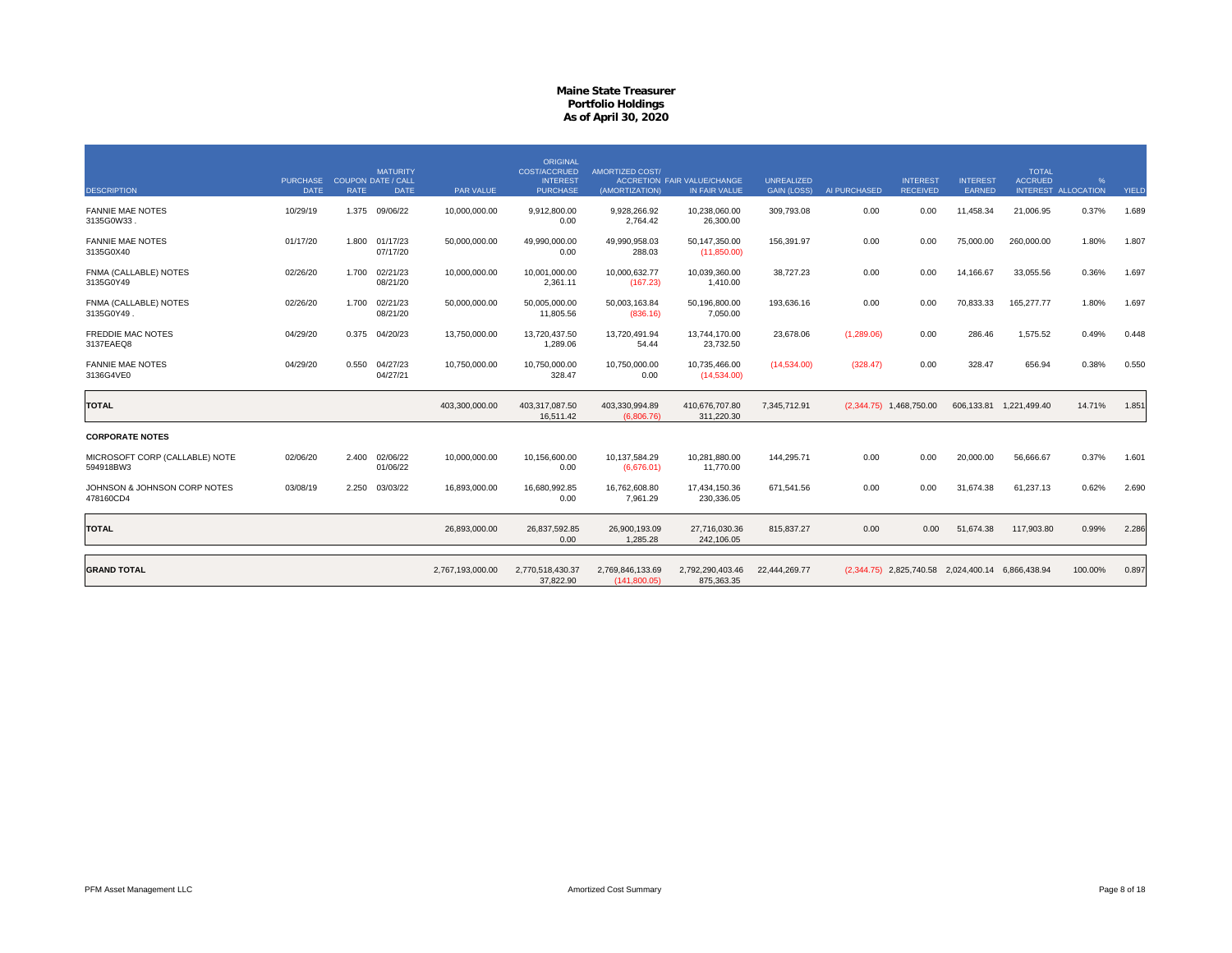|                                |                           |             |               |                 |                  |                 |               |                |                 |                      |                     |                     | <b>WEIGHTED</b><br>AVERAGE          |
|--------------------------------|---------------------------|-------------|---------------|-----------------|------------------|-----------------|---------------|----------------|-----------------|----------------------|---------------------|---------------------|-------------------------------------|
|                                |                           |             | <b>COUPON</b> | <b>MATURITY</b> | <b>NEXT CALL</b> |                 | MOODYS'       | PAR VALUE/     |                 | ORIGINAL % PORTFOLIO |                     | % PORTFOLIO         | <b>EFFECTIVE</b><br><b>DURATION</b> |
| <b>CUSIP</b>                   |                           | <b>TYPE</b> | <b>RATE</b>   | <b>DATE</b>     |                  | DATE S&P RATING | <b>RATING</b> | <b>SHARES</b>  |                 | COST ORIGINAL COST   | <b>MARKET VALUE</b> | <b>MARKET VALUE</b> | (YEARS)                             |
| <b>US TREASURY</b>             |                           |             |               |                 |                  |                 |               |                |                 |                      |                     |                     |                                     |
| 9128286D7                      | <b>U.S. TREASURY</b>      |             | 2.500         | 2/28/2021       |                  | AA+             | Aaa           | 25,000,000.00  | 25,265,625.00   | 0.91%                | 25,484,375.00       | 0.91%               | 0.83                                |
| 9128284W7                      | <b>U.S. TREASURY</b>      |             | 2.750         | 8/15/2021       |                  | AA+             | Aaa           | 25,000,000.00  | 25,432,617.19   | 0.92%                | 25,824,220.00       | 0.92%               | 1.27                                |
| 9128282F6                      | <b>U.S. TREASURY</b>      |             | 1.125         | 8/31/2021       |                  | $AA+$           | Aaa           | 30,000,000.00  | 29,764,453.13   | 1.07%                | 30,370,314.00       | 1.09%               | 1.33                                |
| 9128286C9                      | <b>U.S. TREASURY</b>      |             | 2.500         | 2/15/2022       |                  | AA+             | Aaa           | 25,000,000.00  | 25,493,164.06   | 0.92%                | 26,019,530.00       | 0.93%               | 1.76                                |
| 912828W89                      | <b>U.S. TREASURY</b>      |             | 1.875         | 3/31/2022       |                  | AA+             | Aaa           | 40,000,000.00  | 40,404,687.50   | 1.46%                | 41,268,752.00       | 1.48%               | 1.89                                |
| 9128286M7                      | <b>U.S. TREASURY</b>      |             | 2.250         | 4/15/2022       |                  | AA+             | Aaa           | 23,000,000.00  | 23,321,640.63   | 0.84%                | 23,912,812.50       | 0.86%               | 1.93                                |
| 9128286M7.                     | <b>U.S. TREASURY</b>      |             | 2.250         | 4/15/2022       |                  | AA+             | Aaa           | 30,000,000.00  | 30,426,562.50   | 1.10%                | 31,190,625.00       | 1.12%               | 1.93                                |
| 9128286U9                      | <b>U.S. TREASURY</b>      |             | 2.125         | 5/15/2022       |                  | $AA+$           | Aaa           | 25,000,000.00  | 25,289,062.50   | 0.91%                | 25,968,750.00       | 0.93%               | 1.99                                |
| 9128286U9.                     | <b>U.S. TREASURY</b>      |             | 2.125         | 5/15/2022       |                  | AA+             | Aaa           | 25,000,000.00  | 25,289,062.50   | 0.91%                | 25,968,750.00       | 0.93%               | 1.99                                |
| 912828XG0                      | U.S. TREASURY             |             | 2.125         | 6/30/2022       |                  | AA+             | Aaa           | 27,000,000.00  | 27,241,523.44   | 0.98%                | 28,113,750.00       | 1.01%               | 2.12                                |
| 9128287C8                      | <b>U.S. TREASURY</b>      |             | 1.750         | 7/15/2022       |                  | $AA+$           | Aaa           | 25,000,000.00  | 24,945,312.50   | 0.90%                | 25,839,845.00       | 0.93%               | 2.17                                |
| 9128287C8                      | U.S. TREASURY             |             | 1.750         | 7/15/2022       |                  | AA+             | Aaa           | 25,000,000.00  | 24,967,773.44   | 0.90%                | 25,839,845.00       | 0.93%               | 2.17                                |
| 9128287C8                      | U.S. TREASURY             |             | 1.750         | 7/15/2022       |                  | AA+             | Aaa           | 26,000,000.00  | 26, 142, 187.50 | 0.94%                | 26,873,438.80       | 0.96%               | 2.17                                |
| 9128287C8                      | <b>U.S. TREASURY</b>      |             | 1.750         | 7/15/2022       |                  | $AA+$           | Aaa           | 35,000,000.00  | 35,211,914.06   | 1.27%                | 36,175,783.00       | 1.30%               | 2.17                                |
| 9128282S8                      | <b>U.S. TREASURY</b>      |             | 1.625         | 8/31/2022       |                  | $AA+$           | Aaa           | 25,000,000.00  | 25,008,789.06   | 0.90%                | 25,812,500.00       | 0.92%               | 2.29                                |
| 912828YK0                      | <b>U.S. TREASURY</b>      |             | 1.375         | 10/15/2022      |                  | AA+             | Aaa           | 30,000,000.00  | 29,844,140.63   | 1.08%                | 30,834,375.00       | 1.10%               | 2.43                                |
| 9128283C2                      | <b>U.S. TREASURY</b>      |             | 2.000         | 10/31/2022      |                  | AA+             | Aaa           | 30,000,000.00  | 30,307,031.25   | 1.09%                | 31,312,500.00       | 1.12%               | 2.45                                |
| 912828YW4                      | <b>U.S. TREASURY</b>      |             | 1.625         | 12/15/2022      |                  | AA+             | Aaa           | 30,000,000.00  | 30,008,203.13   | 1.08%                | 31,087,500.00       | 1.11%               | 2.57                                |
|                                |                           |             |               |                 |                  |                 |               |                |                 |                      |                     |                     |                                     |
| <b>ISSUER TOTAL</b>            |                           |             |               |                 |                  |                 |               | 501,000,000.00 | 504,363,750.02  | 18.20%               | 517,897,665.30      | 18.55%              | 1.98                                |
| <b>TD BANK</b>                 |                           |             |               |                 |                  |                 |               |                |                 |                      |                     |                     |                                     |
|                                | CASH AND CASH EQUIVALENTS |             |               | 5/1/2020        |                  |                 |               | 250,000,000.00 | 250,000,000.00  | 9.02%                | 250,000,000.00      | 8.95%               | 0.00                                |
|                                | CASH AND CASH EQUIVALENTS |             |               | 5/1/2020        |                  |                 |               | 200,000,000.00 | 200,000,000.00  | 7.22%                | 200,000,000.00      | 7.16%               | 0.00                                |
|                                |                           |             |               |                 |                  |                 |               |                |                 |                      |                     |                     |                                     |
| <b>ISSUER TOTAL</b>            |                           |             |               |                 |                  |                 |               | 450,000,000.00 | 450,000,000.00  | 16.24%               | 450,000,000.00      | 16.12%              | 0.00                                |
|                                |                           |             |               |                 |                  |                 |               |                |                 |                      |                     |                     |                                     |
| <b>FIDELITY GOVERNMENT MMF</b> |                           |             |               |                 |                  |                 |               |                |                 |                      |                     |                     |                                     |
|                                | CASH AND CASH EQUIVALENTS |             |               | 5/1/2020        |                  | AAA             | AAA           | 408,000,000.00 | 408,000,000.00  | 14.73%               | 408,000,000.00      | 14.61%              | 0.00                                |
| <b>ISSUER TOTAL</b>            |                           |             |               |                 |                  |                 |               | 408,000,000.00 | 408,000,000.00  | 14.73%               | 408,000,000.00      | 14.61%              | 0.00                                |
|                                |                           |             |               |                 |                  |                 |               |                |                 |                      |                     |                     |                                     |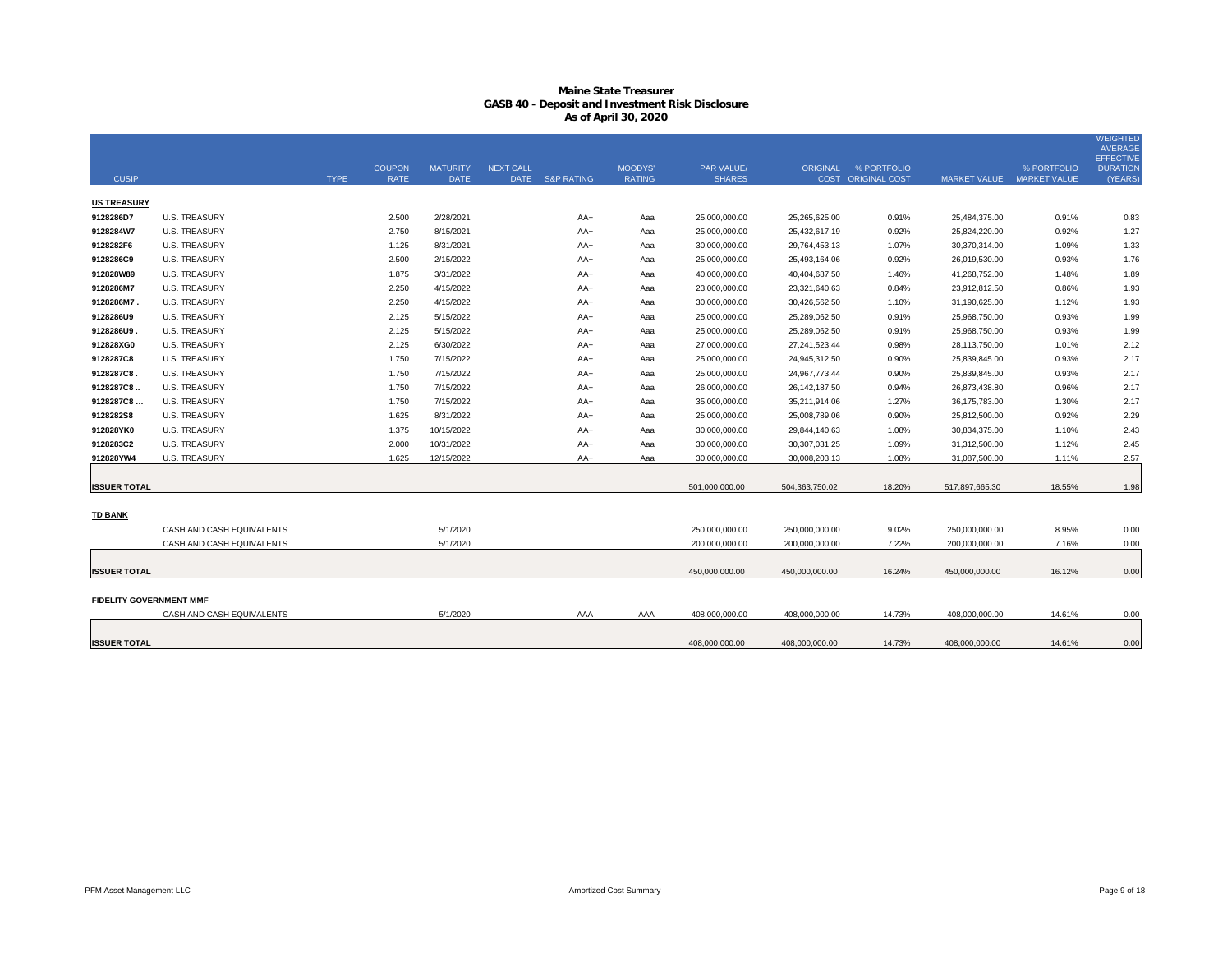|                        |                                |             |                              |                                |                                 |                       |                          |                             |                |                                                   |                |                                          | <b>WEIGHTED</b><br><b>AVERAGE</b><br><b>EFFECTIVE</b> |
|------------------------|--------------------------------|-------------|------------------------------|--------------------------------|---------------------------------|-----------------------|--------------------------|-----------------------------|----------------|---------------------------------------------------|----------------|------------------------------------------|-------------------------------------------------------|
| <b>CUSIP</b>           |                                | <b>TYPE</b> | <b>COUPON</b><br><b>RATE</b> | <b>MATURITY</b><br><b>DATE</b> | <b>NEXT CALL</b><br><b>DATE</b> | <b>S&amp;P RATING</b> | MOODYS'<br><b>RATING</b> | PAR VALUE/<br><b>SHARES</b> |                | ORIGINAL % PORTFOLIO<br><b>COST ORIGINAL COST</b> |                | % PORTFOLIO<br>MARKET VALUE MARKET VALUE | <b>DURATION</b><br>(YEARS)                            |
| <b>FNMA</b>            |                                |             |                              |                                |                                 |                       |                          |                             |                |                                                   |                |                                          |                                                       |
| 3135G0U84.             | <b>U.S. INSTRUMENTALITY</b>    |             | 2.875                        | 10/30/2020                     |                                 | AA+                   | Aaa                      | 15,000,000.00               | 15,071,400.00  | 0.54%                                             | 15,198,855.00  | 0.54%                                    | 0.50                                                  |
| 3135G0U84              | <b>U.S. INSTRUMENTALITY</b>    |             | 2.875                        | 10/30/2020                     |                                 | AA+                   | Aaa                      | 20,000,000.00               | 19,951,400.00  | 0.72%                                             | 20,265,140.00  | 0.73%                                    | 0.50                                                  |
| 3135G0S38              | <b>U.S. INSTRUMENTALITY</b>    |             | 2.000                        | 1/5/2022                       |                                 | AA+                   | Aaa                      | 15,000,000.00               | 14,788,500.00  | 0.53%                                             | 15,424,995.00  | 0.55%                                    | 1.65                                                  |
| 3135G0U92              | <b>U.S. INSTRUMENTALITY</b>    |             | 2.625                        | 1/11/2022                      |                                 | AA+                   | Aaa                      | 25,000,000.00               | 25,462,250.00  | 0.92%                                             | 25,979,175.00  | 0.93%                                    | 1.66                                                  |
| 3135G0T45              | U.S. INSTRUMENTALITY           |             | 1.875                        | 4/5/2022                       |                                 | AA+                   | Aaa                      | 15,000,000.00               | 14,994,450.00  | 0.54%                                             | 15,446,265.00  | 0.55%                                    | 1.90                                                  |
| 3135G0V59.             | U.S. INSTRUMENTALITY           |             | 2.250                        | 4/12/2022                      |                                 | AA+                   | Aaa                      | 20,000,000.00               | 20,021,600.00  | 0.72%                                             | 20,746,460.00  | 0.74%                                    | 1.92                                                  |
| 3135G0V59              | U.S. INSTRUMENTALITY           |             | 2.250                        | 4/12/2022                      |                                 | AA+                   | Aaa                      | 40,000,000.00               | 39,820,800.00  | 1.44%                                             | 41,492,920.00  | 1.49%                                    | 1.92                                                  |
| 3135G0W33              | U.S. INSTRUMENTALITY           |             | 1.375                        | 9/6/2022                       |                                 | AA+                   | Aaa                      | 25,000,000.00               | 24,816,750.00  | 0.90%                                             | 25,595,150.00  | 0.92%                                    | 2.32                                                  |
| 3135G0W33              | <b>U.S. INSTRUMENTALITY</b>    |             | 1.375                        | 9/6/2022                       |                                 | AA+                   | Aaa                      | 10,000,000.00               | 9,912,800.00   | 0.36%                                             | 10,238,060.00  | 0.37%                                    | 2.32                                                  |
| 3135G0X40              | U.S. INSTRUMENTALITY           |             | 1.800                        | 1/17/2023                      | 7/17/2020                       | AA+                   | Aaa                      | 50,000,000.00               | 49,990,000.00  | 1.80%                                             | 50,147,350.00  | 1.80%                                    | 2.65                                                  |
| 3135G0Y49              | U.S. INSTRUMENTALITY           |             | 1.700                        | 2/21/2023                      | 8/21/2020                       | AA+                   | Aaa                      | 10,000,000.00               | 10,001,000.00  | 0.36%                                             | 10,039,360.00  | 0.36%                                    | 0.31                                                  |
| 3135G0Y49.             | U.S. INSTRUMENTALITY           |             | 1.700                        | 2/21/2023                      | 8/21/2020                       | AA+                   | Aaa                      | 50,000,000.00               | 50,005,000.00  | 1.80%                                             | 50,196,800.00  | 1.80%                                    | 0.31                                                  |
| 3136G4VE0              | <b>U.S. INSTRUMENTALITY</b>    |             | 0.550                        | 4/27/2023                      | 4/27/2021                       | AA+                   | Aaa                      | 10,750,000.00               | 10,750,000.00  | 0.39%                                             | 10,735,466.00  | 0.38%                                    | 2.97                                                  |
| <b>ISSUER TOTAL</b>    |                                |             |                              |                                |                                 |                       |                          | 305,750,000.00              | 305,585,950.00 | 11.03%                                            | 311,505,996.00 | 11.16%                                   | 1.61                                                  |
| <b>PFM FUNDS</b>       |                                |             |                              |                                |                                 |                       |                          |                             |                |                                                   |                |                                          |                                                       |
|                        | CASH AND CASH EQUIVALENTS      |             |                              | 5/1/2020                       |                                 |                       |                          | 200,000,000.00              | 200,000,000.00 | 7.22%                                             | 200,000,000.00 | 7.16%                                    | 0.00                                                  |
|                        |                                |             |                              |                                |                                 |                       |                          |                             |                |                                                   |                |                                          |                                                       |
| <b>ISSUER TOTAL</b>    |                                |             |                              |                                |                                 |                       |                          | 200,000,000.00              | 200,000,000.00 | 7.22%                                             | 200,000,000.00 | 7.16%                                    | 0.00                                                  |
| <b>U.S. BANK MMF</b>   |                                |             |                              |                                |                                 |                       |                          |                             |                |                                                   |                |                                          |                                                       |
|                        | CASH AND CASH EQUIVALENTS      |             |                              | 5/1/2020                       |                                 | 1/0/1900              | 1/0/1900                 | 150,000,000.00              | 150,000,000.00 | 5.41%                                             | 150,000,000.00 | 5.37%                                    | 0.00                                                  |
|                        |                                |             |                              |                                |                                 |                       |                          |                             |                |                                                   |                |                                          |                                                       |
| <b>ISSUER TOTAL</b>    |                                |             |                              |                                |                                 |                       |                          | 150,000,000.00              | 150,000,000.00 | 5.41%                                             | 150,000,000.00 | 5.37%                                    | 0.00                                                  |
| <b>CAMDEN NATIONAL</b> |                                |             |                              |                                |                                 |                       |                          |                             |                |                                                   |                |                                          |                                                       |
|                        | CASH AND CASH EQUIVALENTS      |             |                              | 5/1/2020                       |                                 |                       |                          | 70,000,000.00               | 70,000,000.00  | 2.53%                                             | 70,000,000.00  | 2.51%                                    | 0.00                                                  |
|                        | <b>CERTIFICATES OF DEPOSIT</b> |             | 1.750                        | 10/17/2020                     |                                 | <b>NR</b>             | <b>NR</b>                | 25,000,000.00               | 25,000,000.00  | 0.90%                                             | 25,000,000.00  | 0.90%                                    | 0.48                                                  |
|                        | CERTIFICATES OF DEPOSIT        |             | 1.750                        | 1/17/2021                      |                                 | <b>NR</b>             | <b>NR</b>                | 50,000,000.00               | 50,000,000.00  | 1.80%                                             | 50,000,000.00  | 1.79%                                    | 0.73                                                  |
|                        |                                |             |                              |                                |                                 |                       |                          |                             |                |                                                   |                |                                          |                                                       |
| <b>ISSUER TOTAL</b>    |                                |             |                              |                                |                                 |                       |                          | 145,000,000.00              | 145,000,000.00 | 5.23%                                             | 145,000,000.00 | 5.19%                                    | 0.33                                                  |
| <b>CITIZENS BANK</b>   |                                |             |                              |                                |                                 |                       |                          |                             |                |                                                   |                |                                          |                                                       |
|                        | CASH AND CASH EQUIVALENTS      |             |                              | 5/1/2020                       |                                 |                       |                          | 20,000,000.00               | 20,000,000.00  | 0.72%                                             | 20,000,000.00  | 0.72%                                    | 0.00                                                  |
|                        | CASH AND CASH EQUIVALENTS      |             |                              | 5/1/2020                       |                                 |                       |                          | 100,000,000.00              | 100,000,000.00 | 3.61%                                             | 100,000,000.00 | 3.58%                                    | 0.00                                                  |
|                        |                                |             |                              |                                |                                 |                       |                          |                             |                |                                                   |                |                                          |                                                       |
| <b>ISSUER TOTAL</b>    |                                |             |                              |                                |                                 |                       |                          | 120,000,000.00              | 120,000,000.00 | 4.33%                                             | 120,000,000.00 | 4.30%                                    | 0.00                                                  |
| <b>BAR HARBOR</b>      |                                |             |                              |                                |                                 |                       |                          |                             |                |                                                   |                |                                          |                                                       |
|                        | CASH AND CASH EQUIVALENTS      |             |                              | 5/1/2020                       |                                 |                       |                          | 44,000,000.00               | 44,000,000.00  | 1.59%                                             | 44,000,000.00  | 1.58%                                    | 0.00                                                  |
|                        | CERTIFICATES OF DEPOSIT        |             | 2.330                        | 6/12/2021                      |                                 | <b>NR</b>             | <b>NR</b>                | 50,000,000.00               | 50,000,000.00  | 1.80%                                             | 50,000,000.00  | 1.79%                                    | 0.14                                                  |
|                        |                                |             |                              |                                |                                 |                       |                          |                             |                |                                                   |                |                                          |                                                       |
| <b>ISSUER TOTAL</b>    |                                |             |                              |                                |                                 |                       |                          | 94.000.000.00               | 94.000.000.00  | 3.39%                                             | 94.000.000.00  | 3.37%                                    | 0.07                                                  |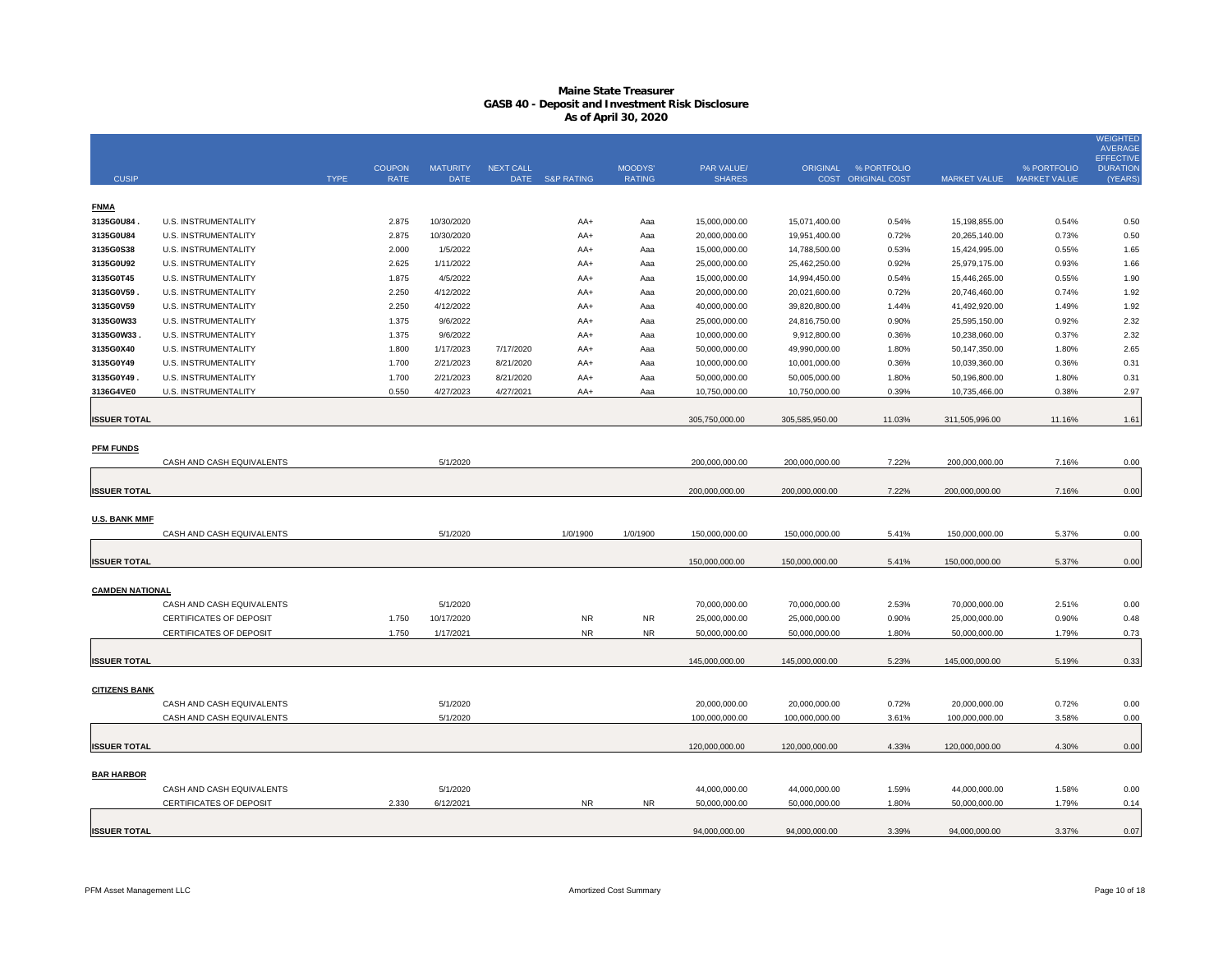|                                           |                                                     |             |                |                         |                  |                       |               |                                |                                |                    |                                |                           | <b>WEIGHTED</b><br><b>AVERAGE</b>   |
|-------------------------------------------|-----------------------------------------------------|-------------|----------------|-------------------------|------------------|-----------------------|---------------|--------------------------------|--------------------------------|--------------------|--------------------------------|---------------------------|-------------------------------------|
|                                           |                                                     |             | <b>COUPON</b>  | <b>MATURITY</b>         | <b>NEXT CALL</b> |                       | MOODYS'       | PAR VALUE/                     | ORIGINAL                       | % PORTFOLIO        |                                | % PORTFOLIO               | <b>EFFECTIVE</b><br><b>DURATION</b> |
| <b>CUSIP</b>                              |                                                     | <b>TYPE</b> | <b>RATE</b>    | <b>DATE</b>             | <b>DATE</b>      | <b>S&amp;P RATING</b> | <b>RATING</b> | <b>SHARES</b>                  |                                | COST ORIGINAL COST |                                | MARKET VALUE MARKET VALUE | (YEARS                              |
| <b>BANGOR SAVINGS</b>                     |                                                     |             |                |                         |                  |                       |               |                                |                                |                    |                                |                           |                                     |
|                                           | CASH AND CASH EQUIVALENTS                           |             |                | 5/1/2020                |                  |                       |               | 65,000,000.00                  | 65,000,000.00                  | 2.35%              | 65,000,000.00                  | 2.33%                     | 0.00                                |
|                                           | <b>CERTIFICATES OF DEPOSIT</b>                      |             | 2.650          | 10/8/2020               |                  | <b>NR</b>             | NR.           | 5,000,000.00                   | 5,000,000.00                   | 0.18%              | 5,000,000.00                   | 0.18%                     | 0.45                                |
|                                           | CERTIFICATES OF DEPOSIT                             |             | 2.700          | 4/8/2021                |                  | <b>NR</b>             | <b>NR</b>     | 15,000,000.00                  | 15,000,000.00                  | 0.54%              | 15,000,000.00                  | 0.54%                     | 0.95                                |
|                                           |                                                     |             |                |                         |                  |                       |               |                                |                                |                    |                                |                           |                                     |
| <b>ISSUER TOTAL</b>                       |                                                     |             |                |                         |                  |                       |               | 85,000,000.00                  | 85,000,000.00                  | 3.07%              | 85,000,000.00                  | 3.04%                     | 0.19                                |
|                                           |                                                     |             |                |                         |                  |                       |               |                                |                                |                    |                                |                           |                                     |
| PEOPLE'S UNITED BANK                      | <b>CERTIFICATES OF DEPOSIT</b>                      |             | 2.550          | 4/18/2021               |                  | <b>NR</b>             | NR            |                                |                                |                    |                                |                           |                                     |
|                                           | <b>CERTIFICATES OF DEPOSIT</b>                      |             | 2.550          | 4/22/2021               |                  | <b>NR</b>             | <b>NR</b>     | 15,000,000.00<br>25,000,000.00 | 15,000,000.00<br>25,000,000.00 | 0.54%<br>0.90%     | 15,000,000.00<br>25,000,000.00 | 0.54%<br>0.90%            | 0.98<br>0.99                        |
|                                           | <b>CERTIFICATES OF DEPOSIT</b>                      |             | 1.650          | 1/17/2022               |                  | <b>NR</b>             | <b>NR</b>     | 40,000,000.00                  | 40,000,000.00                  | 1.44%              | 40,000,000.00                  | 1.43%                     | 1.72                                |
|                                           |                                                     |             |                |                         |                  |                       |               |                                |                                |                    |                                |                           |                                     |
| <b>ISSUER TOTAL</b>                       |                                                     |             |                |                         |                  |                       |               | 80,000,000.00                  | 80,000,000.00                  | 2.89%              | 80,000,000.00                  | 2.87%                     | 1.35                                |
|                                           |                                                     |             |                |                         |                  |                       |               |                                |                                |                    |                                |                           |                                     |
| <b>FHLMC</b>                              |                                                     |             |                |                         |                  |                       |               |                                |                                |                    |                                |                           |                                     |
| 3137EAEJ4                                 | U.S. INSTRUMENTALITY                                |             | 1.625          | 9/29/2020               |                  | AA+                   | Aaa           | 20,000,000.00                  | 19,931,200.00                  | 0.72%              | 20,116,540.00                  | 0.72%                     | 0.41                                |
| 3134GVNS3                                 | U.S. INSTRUMENTALITY                                |             | 0.550          | 4/27/2022               | 10/27/2020       | AA+                   | Aaa           | 23,800,000.00                  | 23,800,000.00                  | 0.86%              | 23,797,881.80                  | 0.85%                     | 1.98                                |
| 3137EAEQ8                                 | U.S. INSTRUMENTALITY                                |             | 0.375          | 4/20/2023               |                  | AA+                   | Aaa           | 13,750,000.00                  | 13,720,437.50                  | 0.50%              | 13,744,170.00                  | 0.49%                     | 2.96                                |
|                                           |                                                     |             |                |                         |                  |                       |               | 57,550,000.00                  | 57,451,637.50                  | 2.07%              | 57,658,591.80                  | 2.06%                     |                                     |
| <b>ISSUER TOTAL</b>                       |                                                     |             |                |                         |                  |                       |               |                                |                                |                    |                                |                           | 1.67                                |
| <b>FIRST NATIONAL</b>                     |                                                     |             |                |                         |                  |                       |               |                                |                                |                    |                                |                           |                                     |
|                                           | CASH AND CASH EQUIVALENTS                           |             |                | 5/1/2020                |                  |                       |               | 50,000,000.00                  | 50,000,000.00                  | 1.80%              | 50,000,000.00                  | 1.79%                     | 0.00                                |
|                                           |                                                     |             |                |                         |                  |                       |               |                                |                                |                    |                                |                           |                                     |
| <b>ISSUER TOTAL</b>                       |                                                     |             |                |                         |                  |                       |               | 50,000,000.00                  | 50,000,000.00                  | 1.80%              | 50,000,000.00                  | 1.79%                     | 0.00                                |
|                                           |                                                     |             |                |                         |                  |                       |               |                                |                                |                    |                                |                           |                                     |
| <b>FHLB</b>                               |                                                     |             |                |                         |                  |                       |               |                                |                                |                    |                                |                           |                                     |
| 3130AF5B9<br>313379Q69                    | <b>U.S. INSTRUMENTALITY</b><br>U.S. INSTRUMENTALITY |             | 3.000<br>2.125 | 10/12/2021<br>6/10/2022 |                  | AA+<br>AA+            | Aaa<br>Aaa    | 10,000,000.00<br>30,000,000.00 | 10,103,100.00<br>30,176,400.00 | 0.36%<br>1.09%     | 10,391,740.00<br>31,120,380.00 | 0.37%<br>1.11%            | 1.43<br>2.06                        |
|                                           |                                                     |             |                |                         |                  |                       |               |                                |                                |                    |                                |                           |                                     |
| <b>ISSUER TOTAL</b>                       |                                                     |             |                |                         |                  |                       |               | 40,000,000.00                  | 40,279,500.00                  | 1.45%              | 41,512,120.00                  | 1.49%                     | 1.90                                |
|                                           |                                                     |             |                |                         |                  |                       |               |                                |                                |                    |                                |                           |                                     |
| <b>ANDROSCOGGIN</b>                       |                                                     |             |                |                         |                  |                       |               |                                |                                |                    |                                |                           |                                     |
|                                           | CASH AND CASH EQUIVALENTS                           |             |                | 5/1/2020                |                  |                       |               | 25,000,000.00                  | 25,000,000.00                  | 0.90%              | 25,000,000.00                  | 0.90%                     | 0.00                                |
|                                           |                                                     |             |                |                         |                  |                       |               |                                |                                |                    |                                |                           |                                     |
| <b>ISSUER TOTAL</b>                       |                                                     |             |                |                         |                  |                       |               | 25,000,000.00                  | 25,000,000.00                  | 0.90%              | 25,000,000.00                  | 0.90%                     | 0.00                                |
|                                           |                                                     |             |                |                         |                  |                       |               |                                |                                |                    |                                |                           |                                     |
| <b>JOHNSON &amp; JOHNSON</b><br>478160CD4 | CORPORATE                                           |             | 2.250          | 3/3/2022                |                  | AAA                   | Aaa           | 16,893,000.00                  | 16,680,992.85                  | 0.60%              | 17,434,150.36                  | 0.62%                     | 1.81                                |
|                                           |                                                     |             |                |                         |                  |                       |               |                                |                                |                    |                                |                           |                                     |
| <b>ISSUER TOTAL</b>                       |                                                     |             |                |                         |                  |                       |               | 16,893,000.00                  | 16,680,992.85                  | 0.60%              | 17,434,150.36                  | 0.62%                     | 1.81                                |
|                                           |                                                     |             |                |                         |                  |                       |               |                                |                                |                    |                                |                           |                                     |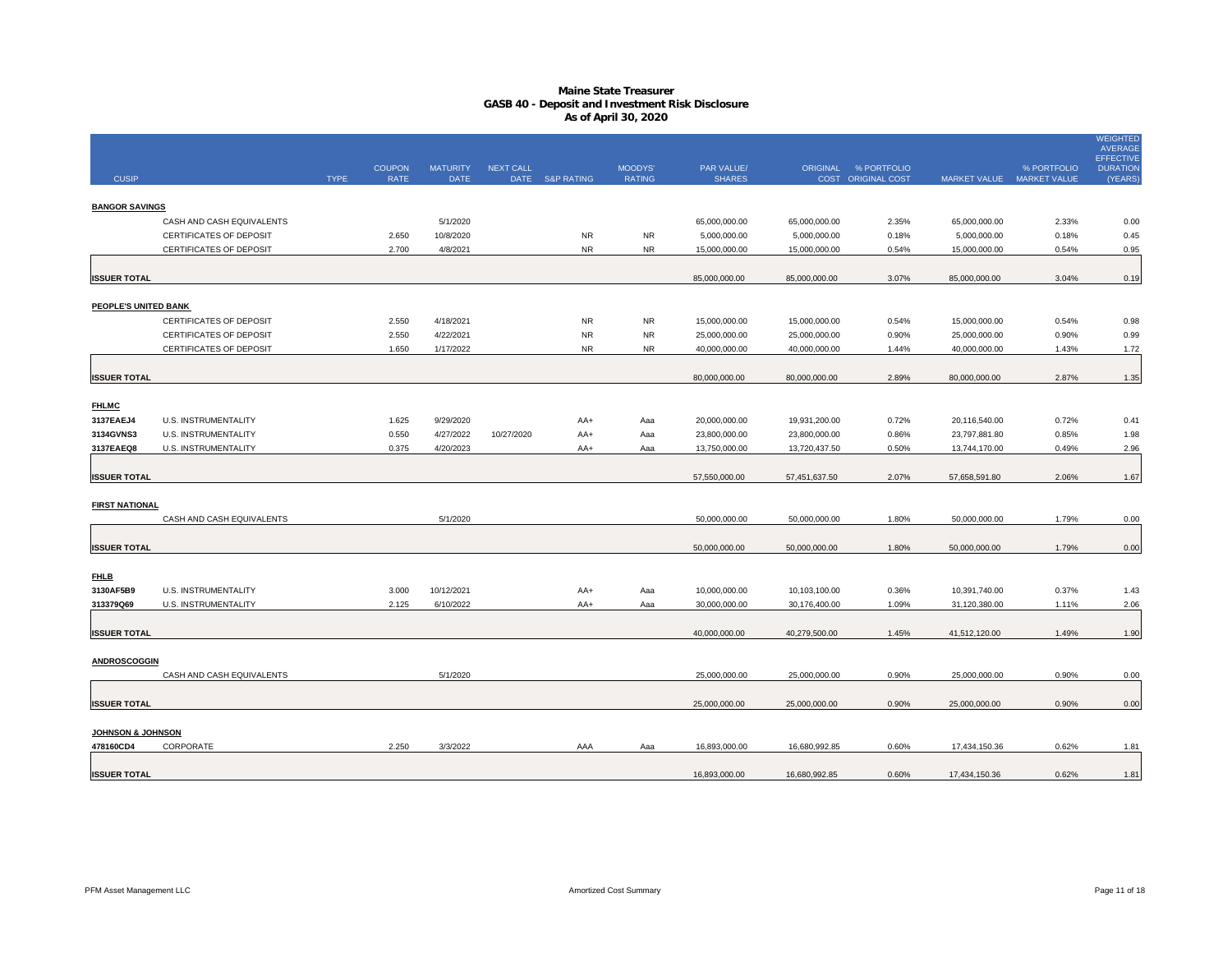| <b>CUSIP</b>                  |                           | <b>TYPE</b> | <b>COUPON</b><br><b>RATE</b> | <b>MATURITY</b><br><b>DATE</b> | <b>NEXT CALL</b> | DATE S&P RATING | MOODYS'<br><b>RATING</b> | PAR VALUE/<br><b>SHARES</b>    |                                | ORIGINAL % PORTFOLIO<br>COST ORIGINAL COST | <b>MARKET VALUE</b>            | % PORTFOLIO<br><b>MARKET VALUE</b> | <b>WEIGHTED</b><br>AVERAGE<br><b>EFFECTIVE</b><br><b>DURATION</b><br>(YEARS) |
|-------------------------------|---------------------------|-------------|------------------------------|--------------------------------|------------------|-----------------|--------------------------|--------------------------------|--------------------------------|--------------------------------------------|--------------------------------|------------------------------------|------------------------------------------------------------------------------|
| <b>BATH SAVINGS</b>           |                           |             |                              |                                |                  |                 |                          |                                |                                |                                            |                                |                                    |                                                                              |
|                               | CASH AND CASH EQUIVALENTS |             |                              | 5/1/2020                       |                  |                 |                          | 14,000,000.00                  | 14,000,000.00                  | 0.51%                                      | 14,000,000.00                  | 0.50%                              | 0.00                                                                         |
| <b>ISSUER TOTAL</b>           |                           |             |                              |                                |                  |                 |                          | 14,000,000.00                  | 14,000,000.00                  | 0.51%                                      | 14,000,000.00                  | 0.50%                              | 0.00                                                                         |
| <b>MICROSOFT</b>              |                           |             |                              |                                |                  |                 |                          |                                |                                |                                            |                                |                                    |                                                                              |
| <b>ISSUER TOTAL</b>           | CORPORATE                 |             | 2.400                        | 2/6/2022                       | 1/6/2022         | AAA             | Aaa                      | 10,000,000.00<br>10,000,000.00 | 10,156,600.00<br>10,156,600.00 | 0.37%<br>0.37%                             | 10,281,880.00<br>10,281,880.00 | 0.37%<br>0.37%                     | 1.65<br>1.65                                                                 |
| <b>MACHIAS SAVINGS</b>        |                           |             |                              |                                |                  |                 |                          |                                |                                |                                            |                                |                                    |                                                                              |
|                               | CASH AND CASH EQUIVALENTS |             |                              | 5/1/2020                       |                  |                 |                          | 10,000,000.00                  | 10,000,000.00                  | 0.36%                                      | 10,000,000.00                  | 0.36%                              | 0.00                                                                         |
| <b>ISSUER TOTAL</b>           |                           |             |                              |                                |                  |                 |                          | 10,000,000.00                  | 10,000,000.00                  | 0.36%                                      | 10,000,000.00                  | 0.36%                              | 0.00                                                                         |
| <b>BIDDEFORD SAVINGS BANK</b> |                           |             |                              |                                |                  |                 |                          |                                |                                |                                            |                                |                                    |                                                                              |
|                               | CASH AND CASH EQUIVALENTS |             |                              | 5/1/2020                       |                  |                 |                          | 5,000,000.00                   | 5,000,000.00                   | 0.18%                                      | 5,000,000.00                   | 0.18%                              | 0.00                                                                         |
| <b>ISSUER TOTAL</b>           |                           |             |                              |                                |                  |                 |                          | 5,000,000.00                   | 5,000,000.00                   | 0.18%                                      | 5,000,000.00                   | 0.18%                              | 0.00                                                                         |
| <b>GRAND TOTAL</b>            |                           |             |                              |                                |                  |                 |                          | 2,767,193,000.00               | 2,770,518,430.37               | 100.00%                                    | 2,792,290,403.46               | 100.00%                            |                                                                              |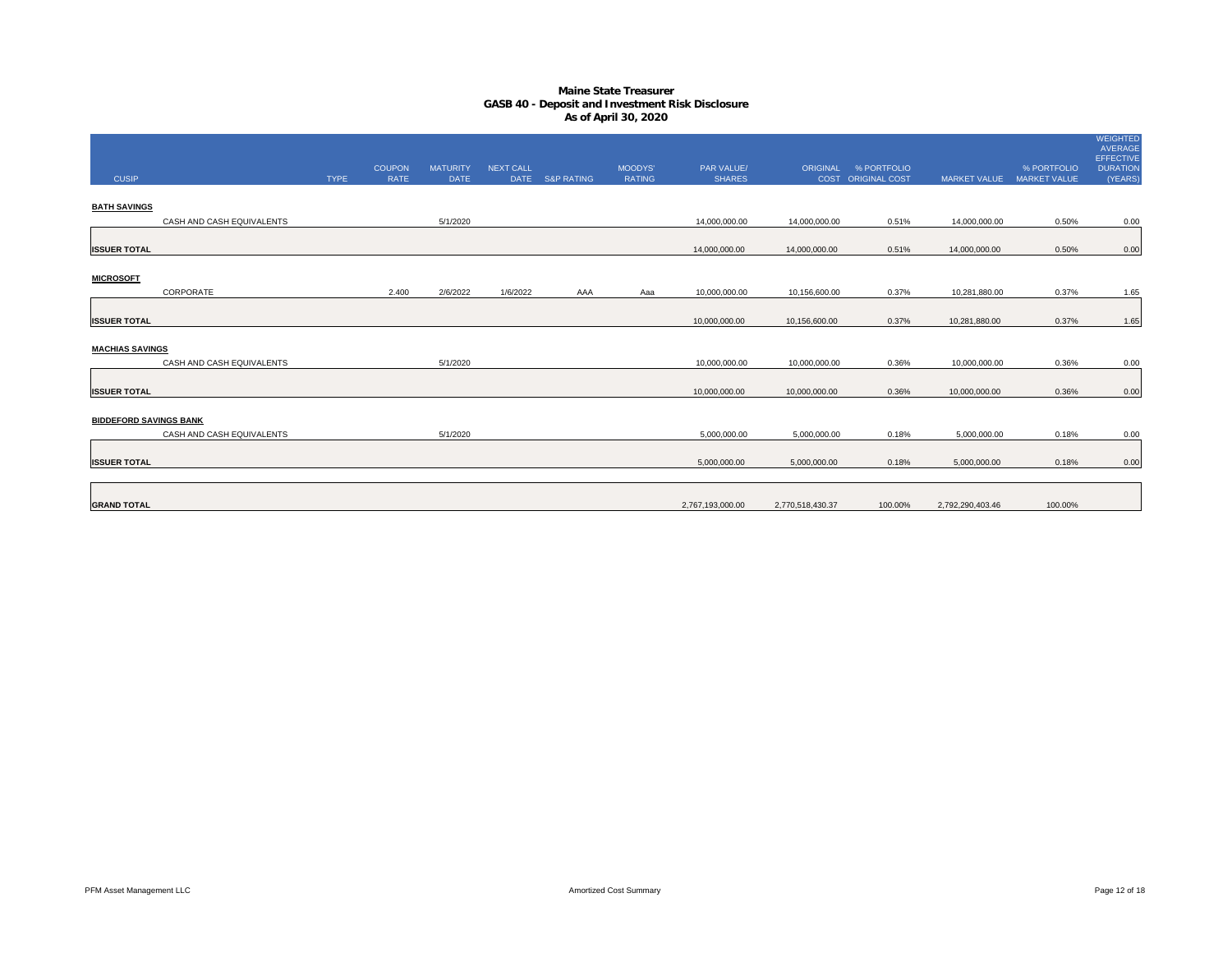#### **Maine State Treasurer Securities PurchasedDuring the Month Ended April 30, 2020**

| <b>CUSIP</b>                     | <b>ISSUER</b>                 | <b>DATE</b> | <b>COUPON</b> | <b>MATURITY</b> | <b>CALL DATE</b> | PAR VALUE/SHARES | <b>UNIT COST</b> | <b>PRINCIPAL</b> | <b>ACCRUED</b><br><b>INTEREST</b><br><b>PURCHASED</b> | <b>YIELD</b> |
|----------------------------------|-------------------------------|-------------|---------------|-----------------|------------------|------------------|------------------|------------------|-------------------------------------------------------|--------------|
| <b>CASH AND EQUIVALENTS</b>      |                               |             |               |                 |                  |                  |                  |                  |                                                       |              |
|                                  |                               |             |               |                 |                  |                  |                  |                  |                                                       |              |
|                                  | <b>CAMDEN NATIONAL</b>        | 4/3/2020    | 0.100V        |                 |                  | 23,000,000.00    | 100.00           | 23,000,000.00    | 0.00                                                  | 0.100V       |
|                                  | <b>CITIZENS BANK</b>          | 4/3/2020    | 0.360V        |                 |                  | 50,000,000.00    | 100.00           | 50,000,000.00    | 0.00                                                  | 0.360V       |
|                                  | <b>CAMDEN NATIONAL</b>        | 4/8/2020    | 0.100V        |                 |                  | 68,000,000.00    | 100.00           | 68,000,000.00    | 0.00                                                  | 0.100V       |
|                                  | <b>CAMDEN NATIONAL</b>        | 4/10/2020   | 0.100V        |                 |                  | 38,000,000.00    | 100.00           | 38,000,000.00    | 0.00                                                  | 0.100V       |
|                                  | <b>TD BANK</b>                | 4/10/2020   | 0.350V        |                 |                  | 16,000,000.00    | 100.00           | 16,000,000.00    | 0.00                                                  | 0.350 V      |
|                                  | <b>CAMDEN NATIONAL</b>        | 4/15/2020   | 0.100V        |                 |                  | 43,000,000.00    | 100.00           | 43.000.000.00    | 0.00                                                  | 0.100V       |
|                                  | <b>TD BANK</b>                | 4/15/2020   | 0.350V        |                 |                  | 31,000,000.00    | 100.00           | 31,000,000.00    | 0.00                                                  | 0.350V       |
|                                  | FIDELITY GOVERNMENT MMF       | 4/16/2020   | 0.190V        |                 |                  | 285,000,000.00   | 100.00           | 285,000,000.00   | 0.00                                                  | 0.190V       |
|                                  | <b>BANGOR SAVINGS</b>         | 4/16/2020   | 0.050V        |                 |                  | 25,000,000.00    | 100.00           | 25,000,000.00    | 0.00                                                  | 0.050V       |
|                                  | <b>BAR HARBOR</b>             | 4/16/2020   | 0.300V        |                 |                  | 15,000,000.00    | 100.00           | 15,000,000.00    | 0.00                                                  | 0.300V       |
|                                  | <b>CAMDEN NATIONAL</b>        | 4/16/2020   | 0.100V        |                 |                  | 50,000,000.00    | 100.00           | 50,000,000.00    | 0.00                                                  | 0.100V       |
|                                  | <b>FIRST NATIONAL</b>         | 4/16/2020   | 0.050V        |                 |                  | 25,000,000.00    | 100.00           | 25,000,000.00    | 0.00                                                  | 0.050V       |
|                                  | <b>MACHIAS SAVINGS</b>        | 4/16/2020   | 0.050V        |                 |                  | 10,000,000.00    | 100.00           | 10,000,000.00    | 0.00                                                  | 0.050V       |
|                                  | TD BANK                       | 4/16/2020   | 0.350V        |                 |                  | 193,000,000.00   | 100.00           | 193,000,000.00   | 0.00                                                  | 0.350 V      |
|                                  | PFM FUNDS                     | 4/17/2020   | 0.450V        |                 |                  | 150,000,000.00   | 100.00           | 150,000,000.00   | 0.00                                                  | 0.450V       |
|                                  | <b>CITIZENS BANK</b>          | 4/17/2020   | 0.050V        |                 |                  | 70,000,000.00    | 100.00           | 70,000,000.00    | 0.00                                                  | 0.050V       |
|                                  | FIDELITY GOVERNMENT MMF       | 4/20/2020   | 0.190V        |                 |                  | 600,000,000.00   | 100.00           | 600,000,000.00   | 0.00                                                  | 0.190 V      |
|                                  | <b>BIDDEFORD SAVINGS BANK</b> | 4/21/2020   | 0.350V        |                 |                  | 5,000,000.00     | 100.00           | 5,000,000.00     | 0.00                                                  | 0.350 V      |
|                                  | TD BANK                       | 4/21/2020   | 0.000V        |                 |                  | 200,000,000.00   | 100.00           | 200,000,000.00   | 0.00                                                  | 0.000V       |
|                                  | FIDELITY GOVERNMENT MMF       | 4/22/2020   | 0.190V        |                 |                  | 23,000,000.00    | 100.00           | 23,000,000.00    | 0.00                                                  | 0.190 V      |
|                                  | PFM FUNDS                     | 4/24/2020   | 0.450V        |                 |                  | 50.000.000.00    | 100.00           | 50.000.000.00    | 0.00                                                  | 0.450V       |
|                                  | FIDELITY GOVERNMENT MMF       | 4/29/2020   | 0.190V        |                 |                  | 10,000,000.00    | 100.00           | 10,000,000.00    | 0.00                                                  | 0.190 V      |
|                                  | U.S. BANK MMF                 | 4/30/2020   | 0.220V        |                 |                  | 150,000,000.00   | 100.00           | 150,000,000.00   | 0.00                                                  | 0.220V       |
|                                  |                               |             |               |                 |                  |                  |                  |                  |                                                       |              |
| <b>TOTAL:</b>                    |                               |             |               |                 |                  | 2,130,000,000.00 |                  | 2,130,000,000.00 | 0.00                                                  |              |
| <b>FEDERAL AGENCY SECURITIES</b> |                               |             |               |                 |                  |                  |                  |                  |                                                       |              |
| 3134GVNS3                        | <b>FHLMC</b>                  | 4/29/2020   | 0.550         | 4/27/2022       |                  | 23,800,000.00    | 100.000          | 23,800,000.00    | 727.22                                                | 0.55         |
| 3136G4VE0                        | <b>FNMA</b>                   | 4/29/2020   | 0.550         | 4/27/2023       |                  | 10,750,000.00    | 100.000          | 10,750,000.00    | 328.47                                                | 0.55         |
| 3137EAEQ8                        | <b>FHLMC</b>                  | 4/29/2020   | 0.375         | 4/20/2023       |                  | 13,750,000.00    | 99.785           | 13,720,437.50    | 1,289.06                                              | 0.45         |
|                                  |                               |             |               |                 |                  |                  |                  |                  |                                                       |              |
| <b>TOTAL:</b>                    |                               |             |               |                 |                  | 48,300,000.00    |                  | 48,270,437.50    | 2,344.75                                              |              |
|                                  |                               |             |               |                 |                  |                  |                  |                  |                                                       |              |
| <b>GRAND TOTAL:</b>              |                               |             |               |                 |                  | 2,178,300,000.00 |                  | 2,178,270,437.50 | 2.344.75                                              |              |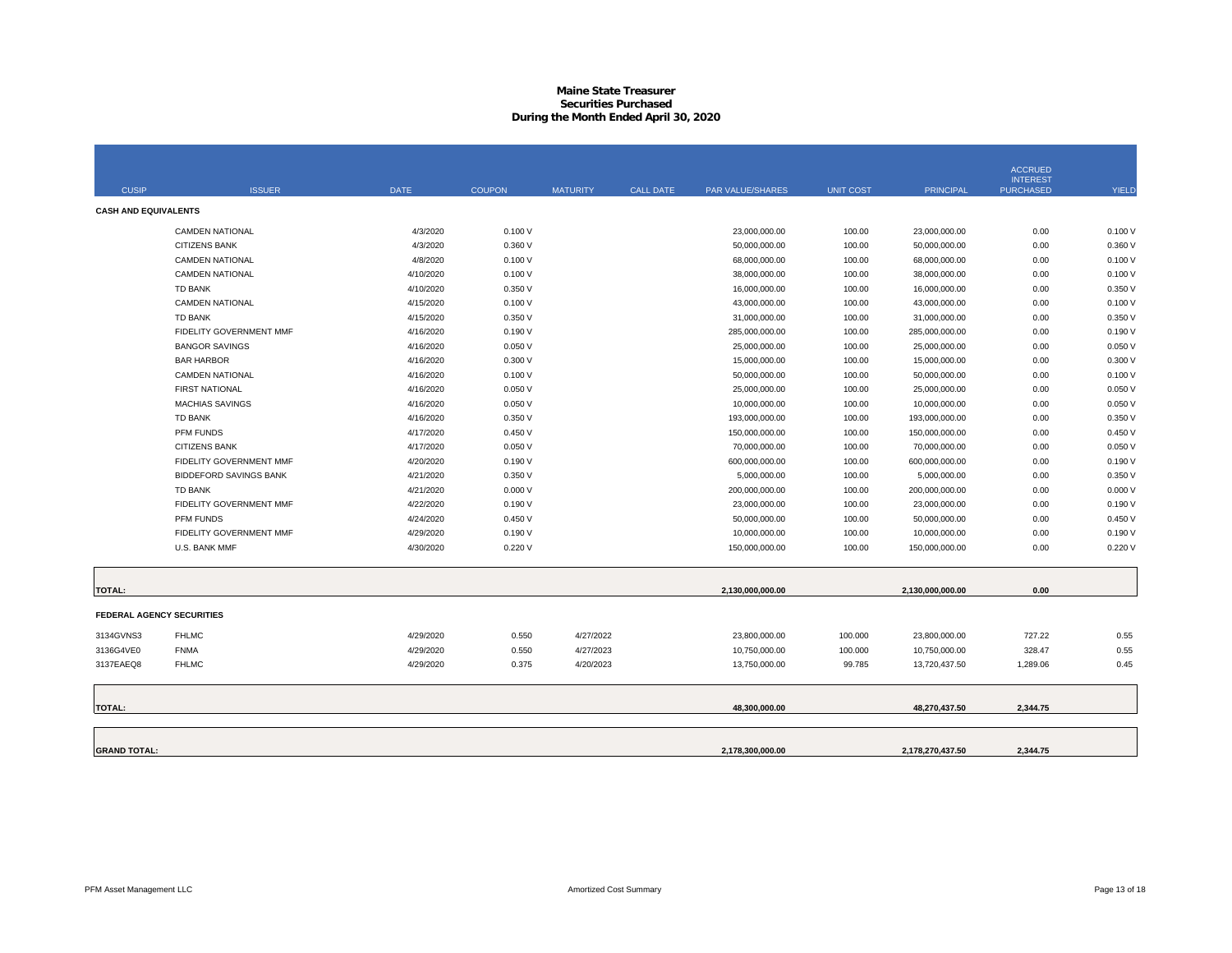#### **Maine State Treasurer Securities Sold and MaturedDuring the Month Ended April 30, 2020**

|               |                                |             |         | MATURITY/        |                         |                      | AMORTIZED COST AT<br><b>SALE OR MATURITY</b> |              | <b>MARKET VALUE AT</b><br>SALE / SALE OR MATURITY /<br>ACCRETION / MATURITY CHANGE IN MARKET REALIZED GAIN |        | <b>ACCRUED</b><br><b>INTEREST</b> | <b>INTEREST</b> | <b>INTEREST</b> |         |
|---------------|--------------------------------|-------------|---------|------------------|-------------------------|----------------------|----------------------------------------------|--------------|------------------------------------------------------------------------------------------------------------|--------|-----------------------------------|-----------------|-----------------|---------|
| <b>CUSIP</b>  | <b>ISSUER</b>                  | <b>DATE</b> |         | COUPON CALL DATE | <b>PAR VALUE/SHARES</b> | <b>ORIGINAL COST</b> | (AMORT)                                      | <b>PRICE</b> | VALUE                                                                                                      | (LOSS) | <b>SOLD</b>                       | <b>RECEIVED</b> | <b>EARNED</b>   | YIELD   |
|               | <b>CASH AND EQUIVALENTS</b>    |             |         |                  |                         |                      |                                              |              |                                                                                                            |        |                                   |                 |                 |         |
|               | FIDELITY GOVERNMENT MMF        | 4/1/2020    | 0.190V  |                  | 21.000.000.00           | 21,000,000.00        | 21.000.000.00                                | 100.00       | 21.000.000.00                                                                                              | 0.00   | 0.00                              | 0.00            | 0.00            | 0.190V  |
|               |                                |             |         |                  |                         |                      | 0.00                                         |              | 0.00                                                                                                       |        |                                   |                 |                 |         |
|               | FIDELITY GOVERNMENT MMF        | 4/2/2020    | 0.190V  |                  | 39,000,000.00           | 39,000,000.00        | 39,000,000.00                                | 100.00       | 39,000,000.00                                                                                              | 0.00   | 0.00                              | 0.00            | 0.00            | 0.190V  |
|               |                                |             |         |                  |                         |                      | 0.00                                         |              | 0.00                                                                                                       |        |                                   |                 |                 |         |
|               | FIDELITY GOVERNMENT MMF        | 4/6/2020    | 0.190V  |                  | 19,000,000.00           | 19,000,000.00        | 19,000,000.00                                | 100.00       | 19,000,000.00                                                                                              | 0.00   | 0.00                              | 0.00            | 0.00            | 0.190 V |
|               |                                |             |         |                  |                         |                      | 0.00                                         |              | 0.00                                                                                                       |        |                                   |                 |                 |         |
|               | FIDELITY GOVERNMENT MMF        | 4/7/2020    | 0.190V  |                  | 7,000,000.00            | 7,000,000.00         | 7,000,000.00                                 | 100.00       | 7,000,000.00                                                                                               | 0.00   | 0.00                              | 0.00            | 0.00            | 0.190 V |
|               |                                |             |         |                  |                         |                      | 0.00                                         |              | 0.00                                                                                                       |        |                                   |                 |                 |         |
|               | FIDELITY GOVERNMENT MMF        | 4/9/2020    | 0.190V  |                  | 17,000,000.00           | 17,000,000.00        | 17,000,000.00                                | 100.00       | 17,000,000.00                                                                                              | 0.00   | 0.00                              | 0.00            | 0.00            | 0.190 V |
|               |                                |             |         |                  |                         |                      | 0.00                                         |              | 0.00                                                                                                       |        |                                   |                 |                 |         |
|               | <b>CAMDEN NATIONAL</b>         | 4/9/2020    | 0.100V  |                  | 41,000,000.00           | 41,000,000.00        | 41,000,000.00                                | 100.00       | 41,000,000.00<br>0.00                                                                                      | 0.00   | 0.00                              | 0.00            | 0.00            | 0.100V  |
|               | <b>CAMDEN NATIONAL</b>         | 4/13/2020   | 0.100V  |                  | 10,000,000.00           | 10,000,000.00        | 0.00<br>10,000,000.00                        | 100.00       | 10,000,000.00                                                                                              | 0.00   | 0.00                              | 0.00            | 0.00            | 0.100V  |
|               |                                |             |         |                  |                         |                      | 0.00                                         |              | 0.00                                                                                                       |        |                                   |                 |                 |         |
|               | FIDELITY GOVERNMENT MMF        | 4/17/2020   | 0.190 V |                  | 149,000,000.00          | 149,000,000.00       | 149,000,000.00                               | 100.00       | 149,000,000.00                                                                                             | 0.00   | 0.00                              | 0.00            | 0.00            | 0.190V  |
|               |                                |             |         |                  |                         |                      | 0.00                                         |              | 0.00                                                                                                       |        |                                   |                 |                 |         |
|               | FIDELITY GOVERNMENT MMF        | 4/21/2020   | 0.190V  |                  | 227,000,000.00          | 227,000,000.00       | 227,000,000.00                               | 100.00       | 227,000,000.00                                                                                             | 0.00   | 0.00                              | 0.00            | 0.00            | 0.190V  |
|               |                                |             |         |                  |                         |                      | 0.00                                         |              | 0.00                                                                                                       |        |                                   |                 |                 |         |
|               | FIDELITY GOVERNMENT MMF        | 4/23/2020   | 0.190V  |                  | 43,000,000.00           | 43,000,000.00        | 43,000,000.00                                | 100.00       | 43,000,000.00                                                                                              | 0.00   | 0.00                              | 0.00            | 0.00            | 0.190 V |
|               |                                |             |         |                  |                         |                      | 0.00                                         |              | 0.00                                                                                                       |        |                                   |                 |                 |         |
|               | FIDELITY GOVERNMENT MMF        | 4/24/2020   | 0.190V  |                  | 58,000,000.00           | 58,000,000.00        | 58,000,000.00                                | 100.00       | 58,000,000.00                                                                                              | 0.00   | 0.00                              | 0.00            | 0.00            | 0.190 V |
|               |                                |             |         |                  |                         |                      | 0.00                                         |              | 0.00                                                                                                       |        |                                   |                 |                 |         |
|               | <b>CAMDEN NATIONAL</b>         | 4/27/2020   | 0.100V  |                  | 20,000,000.00           | 20,000,000.00        | 20,000,000.00                                | 100.00       | 20,000,000.00                                                                                              | 0.00   | 0.00                              | 0.00            | 0.00            | 0.100V  |
|               |                                |             |         |                  |                         |                      | 0.00                                         |              | 0.00                                                                                                       |        |                                   |                 |                 |         |
|               | <b>CAMDEN NATIONAL</b>         | 4/28/2020   | 0.100V  |                  | 9,000,000.00            | 9,000,000.00         | 9,000,000.00                                 | 100.00       | 9,000,000.00                                                                                               | 0.00   | 0.00                              | 0.00            | 0.00            | 0.100V  |
|               |                                |             |         |                  |                         |                      | 0.00                                         |              | 0.00                                                                                                       |        |                                   |                 |                 |         |
|               | FIDELITY GOVERNMENT MMF        | 4/30/2020   | 0.190V  |                  | 33,000,000.00           | 33,000,000.00        | 33,000,000.00                                | 100.00       | 33,000,000.00                                                                                              | 0.00   | 0.00                              | 0.00            | 0.00            | 0.190V  |
|               |                                |             |         |                  |                         |                      | 0.00                                         |              | 0.00                                                                                                       |        |                                   |                 |                 |         |
|               | <b>CAMDEN NATIONAL</b>         | 4/30/2020   | 0.100V  |                  | 72,000,000.00           | 72,000,000.00        | 72,000,000.00                                | 100.00       | 72,000,000.00                                                                                              | 0.00   | 0.00                              | 0.00            | 0.00            | 0.100V  |
|               |                                |             |         |                  |                         |                      | 0.00                                         |              | 0.00                                                                                                       |        |                                   |                 |                 |         |
|               | CITIZENS BANK                  | 4/30/2020   | 0.050V  |                  | 50,000,000.00           | 50,000,000.00        | 50,000,000.00                                | 100.00       | 50,000,000.00                                                                                              | 0.00   | 0.00                              | 0.00            | 0.00            | 0.050V  |
|               |                                |             |         |                  |                         |                      | 0.00                                         |              | 0.00                                                                                                       |        |                                   |                 |                 |         |
|               |                                |             |         |                  | 815,000,000.00          | 815,000,000.00       | 815,000,000.00                               |              | 815,000,000.00                                                                                             | 0.00   | 0.00                              | 0.00            | 0.00            |         |
| <b>TOTAL:</b> |                                |             |         |                  |                         |                      | 0.00                                         |              | 0.00                                                                                                       |        |                                   |                 |                 |         |
|               | <b>CERTIFICATES OF DEPOSIT</b> |             |         |                  |                         |                      |                                              |              |                                                                                                            |        |                                   |                 |                 |         |
|               | <b>CAMDEN NATIONAL</b>         | 4/8/2020    | 2.600   | 4/8/2020         | 50,000,000.00           | 50,000,000.00        | 50,000,000.00                                | 0.00         | 50,000,000.00                                                                                              | 0.00   | 0.00                              | 1,319,676.59    | 23,287.70       | 2.60    |
|               |                                |             |         |                  |                         |                      | 0.00                                         |              | 0.00                                                                                                       |        |                                   |                 |                 |         |
|               |                                |             |         |                  |                         |                      |                                              |              |                                                                                                            |        |                                   |                 |                 |         |
|               |                                |             |         |                  | 50,000,000.00           | 50,000,000.00        | 50,000,000.00                                |              | 50,000,000.00                                                                                              | 0.00   | 0.00                              | 1,319,676.59    | 23,287.70       |         |
| <b>TOTAL:</b> |                                |             |         |                  |                         |                      | 0.00                                         |              | 0.00                                                                                                       |        |                                   |                 |                 |         |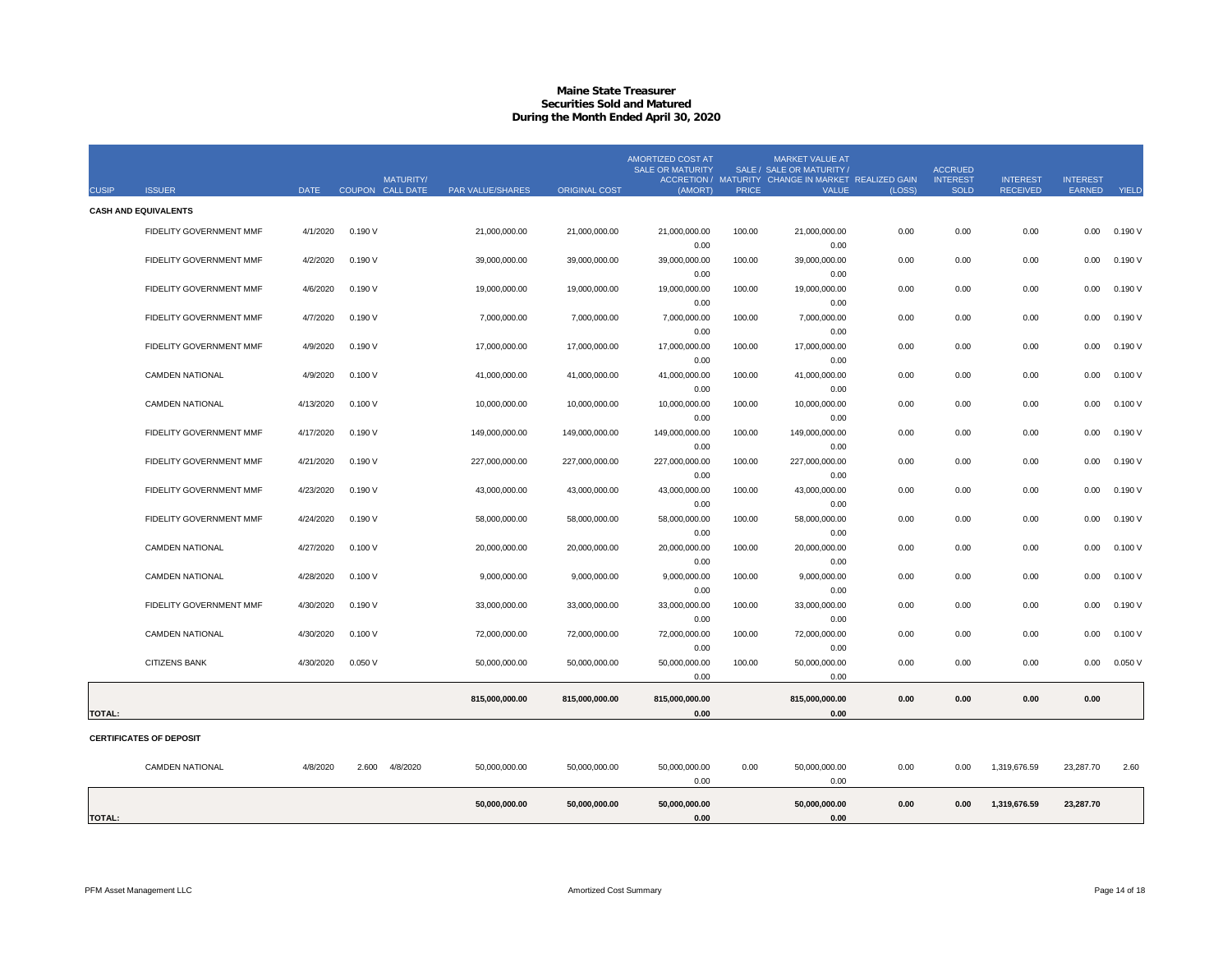#### **Maine State Treasurer Securities Sold and MaturedDuring the Month Ended April 30, 2020**

| <b>CUSIP</b>        | <b>ISSUER</b>                    | <b>DATE</b> |       | <b>MATURITY/</b><br>COUPON CALL DATE | PAR VALUE/SHARES      | <b>ORIGINAL COST</b> | AMORTIZED COST AT<br><b>SALE OR MATURITY</b><br>(AMORT) | <b>PRICE</b> | <b>MARKET VALUE AT</b><br>SALE / SALE OR MATURITY /<br>ACCRETION / MATURITY CHANGE IN MARKET REALIZED GAIN<br><b>VALUE</b> | (LOSS) | <b>ACCRUED</b><br><b>INTEREST</b><br><b>SOLD</b> | <b>INTEREST</b><br><b>RECEIVED</b> | <b>INTEREST</b><br>EARNED | <b>YIELD</b> |
|---------------------|----------------------------------|-------------|-------|--------------------------------------|-----------------------|----------------------|---------------------------------------------------------|--------------|----------------------------------------------------------------------------------------------------------------------------|--------|--------------------------------------------------|------------------------------------|---------------------------|--------------|
|                     | <b>FEDERAL AGENCY SECURITIES</b> |             |       |                                      |                       |                      |                                                         |              |                                                                                                                            |        |                                                  |                                    |                           |              |
| 3130AH7E7 FHLB      |                                  | 4/3/2020    | 2.000 | 4/3/2020                             | 25,000,000.00         | 25,018,750.00        | 25,000,000.00<br>(245.00)                               | 100.00       | 25,000,000.00<br>(1,875.00)                                                                                                | 0.00   | 0.00                                             | 250,000.00                         | 2,777.78                  |              |
| 3133ELKL7           | <b>FFCB</b>                      | 4/29/2020   | 1.625 | 4/29/2020                            | 48,500,000.00         | 48,487,875.00        | 48,500,000.00<br>11,468.31                              | 100.00       | 48,500,000.00<br>(39,091.00)                                                                                               | 0.00   | 0.00                                             | 197,031.25                         | 61,298.61                 |              |
| <b>TOTAL:</b>       |                                  |             |       |                                      | 73,500,000.00         | 73,506,625.00        | 73,500,000.00<br>11,223.31                              |              | 73,500,000.00<br>(40,966.00)                                                                                               | 0.00   | 0.00                                             | 447,031.25                         | 64,076.39                 |              |
|                     |                                  |             |       |                                      | 938,500,000.00<br>- 5 | 938,506,625.00       | 938,500,000.00                                          |              | 938,500,000.00                                                                                                             | 0.00   | 0.00                                             | 1,766,707.84                       | 87,364.09                 |              |
| <b>GRAND TOTAL:</b> |                                  |             |       |                                      |                       |                      | 11.223.31                                               |              | (40,966.00)                                                                                                                |        |                                                  |                                    |                           |              |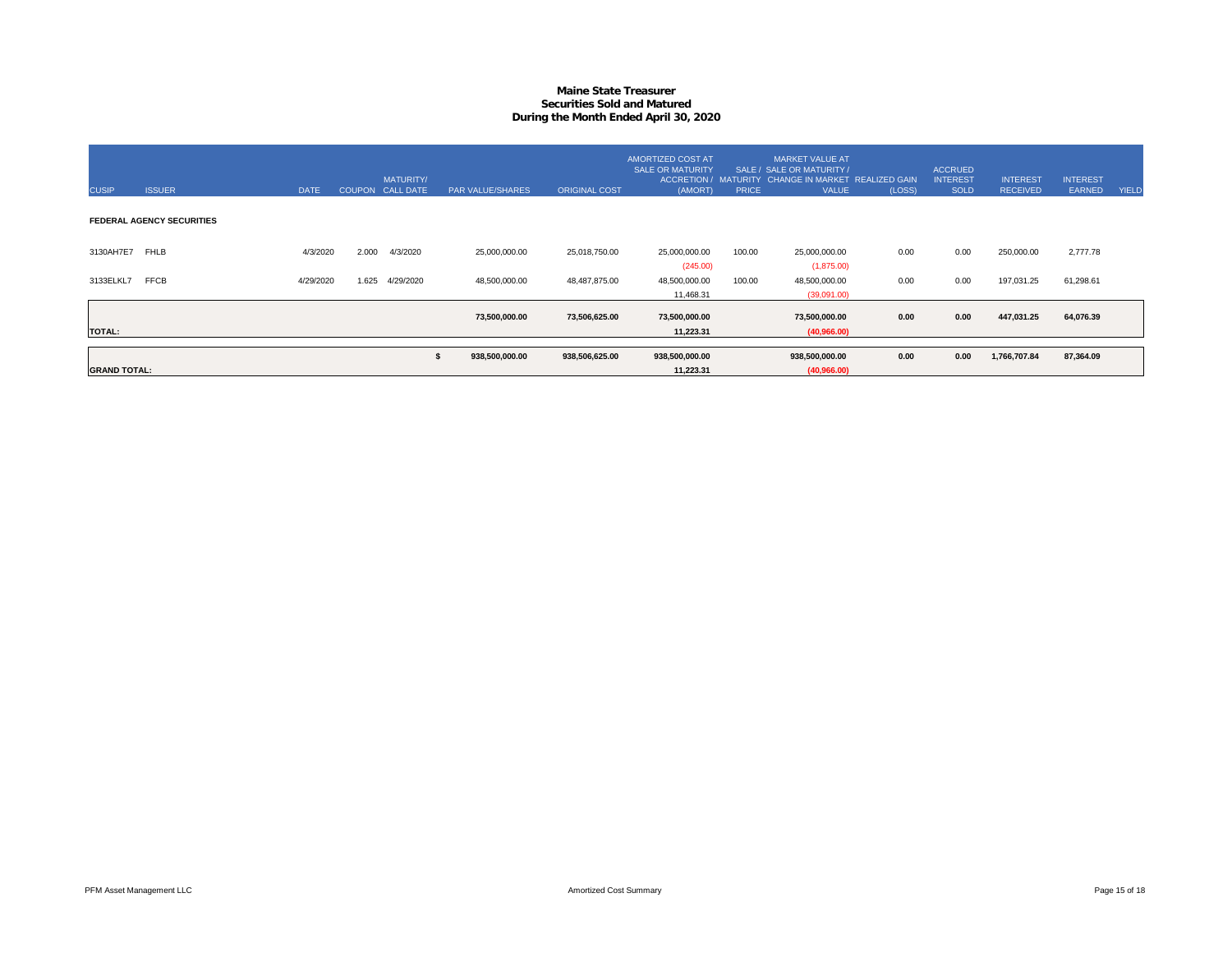#### **Maine State Treasurer Transaction Report For the Month Ended April 30, 2020**

| <b>DATE</b> | <b>CUSIP</b> | <b>TRANSACTION</b> | <b>SECURITY TYPE</b> | <b>DESCRIPTION</b>             | <b>MATURITY</b> | PAR VALUE/SHARES | <b>PRINCIPAL</b> | <b>INTEREST</b> | <b>TRANSACTION TOTAL</b> | <b>BALANCE</b>     |
|-------------|--------------|--------------------|----------------------|--------------------------------|-----------------|------------------|------------------|-----------------|--------------------------|--------------------|
|             |              |                    |                      |                                |                 |                  |                  |                 |                          |                    |
| 4/1/2020    |              | <b>INTEREST</b>    | <b>CASH EQUIV</b>    | FIDELITY GOVERNMENT MMF        |                 | 0.00             | 0.00             | 43,613.41       | 43,613.41                | 43,613.41          |
|             |              | <b>SELL</b>        | <b>CASH EQUIV</b>    | FIDELITY GOVERNMENT MMF        |                 | 21,000,000.00    | 21,000,000.00    | 0.00            | 21,000,000.00            | 21,043,613.41      |
|             |              | <b>INTEREST</b>    | <b>CASH EQUIV</b>    | ANDROSCOGGIN                   |                 | 0.00             | 0.00             | 21,194.64       | 21,194.64                | 21,064,808.05      |
|             |              | <b>INTEREST</b>    | <b>CASH EQUIV</b>    | <b>BANGOR SAVINGS</b>          |                 | 0.00             | 0.00             | 26,031.42       | 26,031.42                | 21,090,839.47      |
|             |              | <b>INTEREST</b>    | <b>CASH EQUIV</b>    | <b>BATH SAVINGS</b>            |                 | 0.00             | 0.00             | 11,170.37       | 11,170.37                | 21,102,009.84      |
|             |              | <b>INTEREST</b>    | <b>CASH EQUIV</b>    | <b>BAR HARBOR</b>              |                 | 0.00             | 0.00             | 12,154.01       | 12,154.01                | 21,114,163.85      |
|             |              | <b>INTEREST</b>    | <b>CASH EQUIV</b>    | <b>CAMDEN NATIONAL</b>         |                 | 0.00             | 0.00             | 8,481.23        | 8,481.23                 | 21,122,645.08      |
|             |              | <b>INTEREST</b>    | <b>CASH EQUIV</b>    | CITIZENS BANK                  |                 | 0.00             | 0.00             | 64,705.21       | 64,705.21                | 21,187,350.29      |
|             |              | <b>INTEREST</b>    | <b>CASH EQUIV</b>    | <b>FIRST NATIONAL</b>          |                 | 0.00             | 0.00             | 12,423.59       | 12,423.59                | 21,199,773.88      |
|             |              | <b>INTEREST</b>    | <b>CASH EQUIV</b>    | <b>MACHIAS SAVINGS</b>         |                 | 0.00             | 0.00             | 1,675.99        | 1,675.99                 | 21,201,449.87      |
|             |              | <b>INTEREST</b>    | <b>CASH EQUIV</b>    | <b>TD BANK</b>                 |                 | 0.00             | 0.00             | 53,037.10       | 53,037.10                | 21,254,486.97      |
| 4/2/2020    |              | <b>SELL</b>        | <b>CASH EQUIV</b>    | <b>FIDELITY GOVERNMENT MMF</b> |                 | 39,000,000.00    | 39,000,000.00    | 0.00            | 39,000,000.00            | 60,254,486.97      |
| 4/3/2020    | 3130AH7E7    | <b>MATURITY</b>    | <b>INSTR</b>         | <b>FHLB</b>                    | 4/3/2020        | 25,000,000.00    | 25,000,000.00    | 250,000.00      | 25,250,000.00            | 85,504,486.97      |
|             |              | <b>BUY</b>         | <b>CASH EQUIV</b>    | <b>CAMDEN NATIONAL</b>         |                 | 23,000,000.00    | 23,000,000.00    | 0.00            | (23,000,000.00)          | 62,504,486.97      |
|             |              | <b>BUY</b>         | <b>CASH EQUIV</b>    | <b>CITIZENS BANK</b>           |                 | 50,000,000.00    | 50,000,000.00    | 0.00            | (50,000,000.00)          | 12,504,486.97      |
| 4/5/2020    | 3135G0T45    | <b>INTEREST</b>    | <b>INSTR</b>         | <b>FNMA</b>                    | 4/5/2022        | 0.00             | 0.00             | 140,625.00      | 140,625.00               | 12,645,111.97      |
| 4/6/2020    |              | SELL               | <b>CASH EQUIV</b>    | <b>FIDELITY GOVERNMENT MMF</b> |                 | 19,000,000.00    | 19,000,000.00    | 0.00            | 19,000,000.00            | 31,645,111.97      |
| 4/7/2020    |              | SELL               | <b>CASH EQUIV</b>    | FIDELITY GOVERNMENT MMF        |                 | 7,000,000.00     | 7,000,000.00     | 0.00            | 7,000,000.00             | 38,645,111.97      |
| 4/8/2020    |              | <b>BUY</b>         | <b>CASH EQUIV</b>    | <b>CAMDEN NATIONAL</b>         |                 | 68,000,000.00    | 68,000,000.00    | 0.00            | (68,000,000.00)          | (29, 354, 888.03)  |
|             |              | <b>MATURITY</b>    | CD                   | <b>CAMDEN NATIONAL</b>         | 4/8/2020        | 50,000,000.00    | 50,000,000.00    | 1,319,676.59    | 51,319,676.59            | 21,964,788.56      |
| 4/9/2020    |              | SELL               | <b>CASH EQUIV</b>    | FIDELITY GOVERNMENT MMF        |                 | 17,000,000.00    | 17,000,000.00    | 0.00            | 17,000,000.00            | 38,964,788.56      |
|             |              | SELL               | <b>CASH EQUIV</b>    | <b>CAMDEN NATIONAL</b>         |                 | 41,000,000.00    | 41,000,000.00    | 0.00            | 41,000,000.00            | 79,964,788.56      |
| 4/10/2020   |              | <b>BUY</b>         | <b>CASH EQUIV</b>    | <b>CAMDEN NATIONAL</b>         |                 | 38,000,000.00    | 38,000,000.00    | 0.00            | (38,000,000.00)          | 41,964,788.56      |
|             |              | <b>BUY</b>         | <b>CASH EQUIV</b>    | <b>TD BANK</b>                 |                 | 16,000,000.00    | 16,000,000.00    | 0.00            | (16,000,000.00)          | 25,964,788.56      |
| 4/12/2020   | 3130AF5B9    | <b>INTEREST</b>    | <b>INSTR</b>         | <b>FHLB</b>                    | 10/12/2021      | 0.00             | 0.00             | 150,000.00      | 150,000.00               | 26,114,788.56      |
|             | 3135G0V59    | <b>INTEREST</b>    | <b>INSTR</b>         | <b>FNMA</b>                    | 4/12/2022       | 0.00             | 0.00             | 450,000.00      | 450,000.00               | 26,564,788.56      |
|             | 3135G0V59    | <b>INTEREST</b>    | <b>INSTR</b>         | <b>FNMA</b>                    | 4/12/2022       | 0.00             | 0.00             | 225,000.00      | 225,000.00               | 26,789,788.56      |
| 4/13/2020   |              | SELL               | <b>CASH EQUIV</b>    | <b>CAMDEN NATIONAL</b>         |                 | 10,000,000.00    | 10,000,000.00    | 0.00            | 10,000,000.00            | 36,789,788.56      |
| 4/15/2020   | 9128286M7    | <b>INTEREST</b>    | <b>UST</b>           | <b>US TREASURY</b>             | 4/15/2022       | 0.00             | 0.00             | 258,750.00      | 258,750.00               | 37,048,538.56      |
|             | 9128286M7    | <b>INTEREST</b>    | <b>UST</b>           | <b>US TREASURY</b>             | 4/15/2022       | 0.00             | 0.00             | 337,500.00      | 337,500.00               | 37,386,038.56      |
|             | 912828YK0    | <b>INTEREST</b>    | <b>UST</b>           | <b>US TREASURY</b>             | 10/15/2022      | 0.00             | 0.00             | 206,250.00      | 206,250.00               | 37,592,288.56      |
|             |              | <b>BUY</b>         | <b>CASH EQUIV</b>    | <b>CAMDEN NATIONAL</b>         |                 | 43,000,000.00    | 43,000,000.00    | 0.00            | (43,000,000.00)          | (5,407,711.44)     |
|             |              | <b>BUY</b>         | <b>CASH EQUIV</b>    | <b>TD BANK</b>                 |                 | 31,000,000.00    | 31,000,000.00    | 0.00            | (31,000,000.00)          | (36, 407, 711.44)  |
| 4/16/2020   |              | <b>BUY</b>         | <b>CASH EQUIV</b>    | FIDELITY GOVERNMENT MMF        |                 | 285,000,000.00   | 285,000,000.00   | 0.00            | (285,000,000.00)         | (321, 407, 711.44) |
|             |              | <b>BUY</b>         | <b>CASH EQUIV</b>    | <b>BANGOR SAVINGS</b>          |                 | 25,000,000.00    | 25,000,000.00    | 0.00            | (25,000,000.00)          | (346, 407, 711.44) |
|             |              | <b>BUY</b>         | <b>CASH EQUIV</b>    | <b>BAR HARBOR</b>              |                 | 15,000,000.00    | 15,000,000.00    | 0.00            | (15,000,000.00)          | (361, 407, 711.44) |
|             |              | <b>BUY</b>         | <b>CASH EQUIV</b>    | <b>CAMDEN NATIONAL</b>         |                 | 50,000,000.00    | 50,000,000.00    | 0.00            | (50,000,000.00)          | (411, 407, 711.44) |
|             |              | <b>BUY</b>         | <b>CASH EQUIV</b>    | FIRST NATIONAL                 |                 | 25,000,000.00    | 25,000,000.00    | 0.00            | (25,000,000.00)          | (436, 407, 711.44) |
|             |              | <b>BUY</b>         | <b>CASH EQUIV</b>    | <b>MACHIAS SAVINGS</b>         |                 | 10,000,000.00    | 10,000,000.00    | 0.00            | (10,000,000.00)          | (446, 407, 711.44) |
|             |              | <b>BUY</b>         | <b>CASH EQUIV</b>    | <b>TD BANK</b>                 |                 | 193,000,000.00   | 193,000,000.00   | 0.00            | (193,000,000.00)         | (639, 407, 711.44) |
| 4/17/2020   |              | SELL               | <b>CASH EQUIV</b>    | FIDELITY GOVERNMENT MMF        |                 | 149,000,000.00   | 149,000,000.00   | 0.00            | 149,000,000.00           | (490, 407, 711.44) |
|             |              | <b>BUY</b>         | <b>CASH EQUIV</b>    | PFM FUNDS                      |                 | 150,000,000.00   | 150,000,000.00   | 0.00            | (150,000,000.00)         | (640, 407, 711.44) |
|             |              | <b>BUY</b>         | <b>CASH EQUIV</b>    | <b>CITIZENS BANK</b>           |                 | 70,000,000.00    | 70,000,000.00    | 0.00            | (70,000,000.00)          | (710, 407, 711.44) |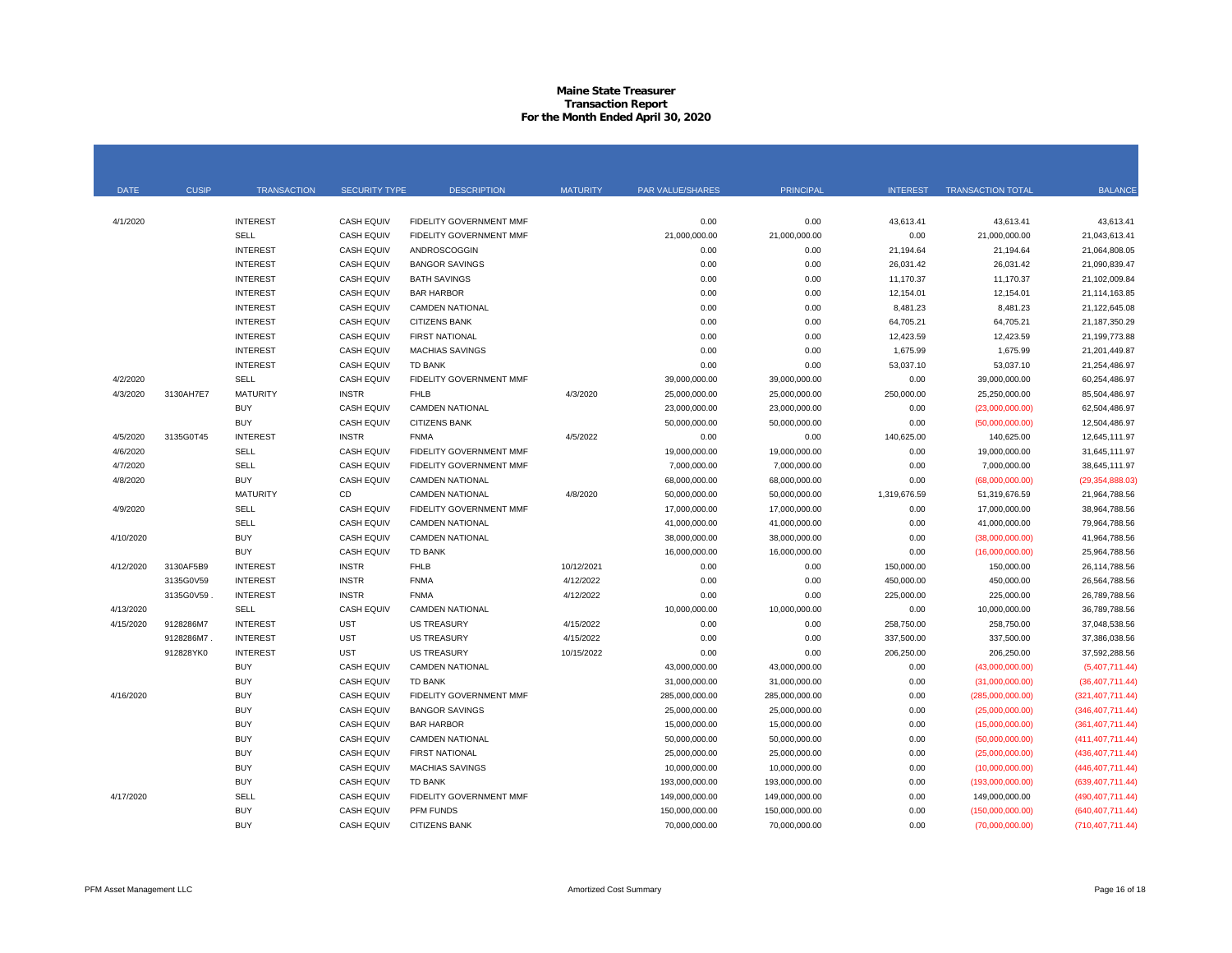#### **Maine State Treasurer Transaction Report For the Month Ended April 30, 2020**

| <b>DATE</b> | <b>CUSIP</b> | <b>TRANSACTION</b> | <b>SECURITY TYPE</b> | <b>DESCRIPTION</b>            | <b>MATURITY</b> | <b>PAR VALUE/SHARES</b> | <b>PRINCIPAL</b> | <b>INTEREST</b> | <b>TRANSACTION TOTAL</b> | <b>BALANCE</b>        |
|-------------|--------------|--------------------|----------------------|-------------------------------|-----------------|-------------------------|------------------|-----------------|--------------------------|-----------------------|
|             |              |                    |                      |                               |                 |                         |                  |                 |                          |                       |
| 4/20/2020   |              | <b>BUY</b>         | <b>CASH EQUIV</b>    | FIDELITY GOVERNMENT MMF       |                 | 600,000,000.00          | 600,000,000.00   | 0.00            | (600,000,000.00)         | (1,310,407,711.44)    |
| 4/21/2020   |              | SELL               | <b>CASH EQUIV</b>    | FIDELITY GOVERNMENT MMF       |                 | 227,000,000.00          | 227,000,000.00   | 0.00            | 227,000,000.00           | (1,083,407,711.44)    |
|             |              | <b>BUY</b>         | <b>CASH EQUIV</b>    | <b>BIDDEFORD SAVINGS BANK</b> |                 | 5,000,000.00            | 5,000,000.00     | 0.00            | (5,000,000.00)           | (1,088,407,711.44)    |
|             |              | <b>BUY</b>         | <b>CASH EQUIV</b>    | <b>TD BANK</b>                |                 | 200,000,000.00          | 200,000,000.00   | 0.00            | (200,000,000.00)         | (1,288,407,711.44)    |
| 4/22/2020   |              | <b>BUY</b>         | <b>CASH EQUIV</b>    | FIDELITY GOVERNMENT MMF       |                 | 23,000,000.00           | 23,000,000.00    | 0.00            | (23,000,000.00)          | (1,311,407,711.44)    |
| 4/23/2020   |              | SELL               | <b>CASH EQUIV</b>    | FIDELITY GOVERNMENT MMF       |                 | 43,000,000.00           | 43,000,000.00    | 0.00            | 43,000,000.00            | (1,268,407,711.44)    |
| 4/24/2020   |              | SELL               | <b>CASH EQUIV</b>    | FIDELITY GOVERNMENT MMF       |                 | 58,000,000.00           | 58,000,000.00    | 0.00            | 58,000,000.00            | (1, 210, 407, 711.44) |
|             |              | <b>BUY</b>         | <b>CASH EQUIV</b>    | PFM FUNDS                     |                 | 50,000,000.00           | 50,000,000.00    | 0.00            | (50,000,000.00)          | (1,260,407,711.44)    |
| 4/27/2020   |              | SELL               | <b>CASH EQUIV</b>    | <b>CAMDEN NATIONAL</b>        |                 | 20,000,000.00           | 20,000,000.00    | 0.00            | 20,000,000.00            | (1,240,407,711.44)    |
| 4/28/2020   |              | SELL               | <b>CASH EQUIV</b>    | <b>CAMDEN NATIONAL</b>        |                 | 9.000.000.00            | 9,000,000.00     | 0.00            | 9,000,000.00             | (1,231,407,711.44)    |
| 4/29/2020   | 3133ELKL7    | <b>MATURITY</b>    | <b>INSTR</b>         | <b>FFCB</b>                   | 4/29/2020       | 48,500,000.00           | 48,500,000.00    | 197,031.25      | 48,697,031.25            | (1, 182, 710, 680.19) |
|             | 3134GVNS3    | <b>BUY</b>         | <b>INSTR</b>         | <b>FHLMC</b>                  | 4/27/2022       | 23,800,000.00           | 23,800,000.00    | 727.22          | (23,800,727.22)          | (1,206,511,407.41)    |
|             | 3136G4VE0    | <b>BUY</b>         | <b>INSTR</b>         | <b>FNMA</b>                   | 4/27/2023       | 10.750.000.00           | 10,750,000.00    | 328.47          | (10,750,328.47)          | (1,217,261,735.88)    |
|             | 3137EAEQ8    | <b>BUY</b>         | <b>INSTR</b>         | <b>FHLMC</b>                  | 4/20/2023       | 13,720,437.50           | 13,720,437.50    | 1,289.06        | (13,721,726.56)          | (1,230,983,462.44)    |
|             |              | <b>BUY</b>         | <b>CASH EQUIV</b>    | FIDELITY GOVERNMENT MMF       |                 | 10,000,000.00           | 10,000,000.00    | 0.00            | (10,000,000.00)          | (1,240,983,462.44)    |
| 4/30/2020   | 3135G0U84    | <b>INTEREST</b>    | <b>INSTR</b>         | <b>FNMA</b>                   | 10/30/2020      | 0.00                    | 0.00             | 215,625.00      | 215,625.00               | (1,240,767,837.44)    |
|             | 3135G0U84    | <b>INTEREST</b>    | <b>INSTR</b>         | <b>FNMA</b>                   | 10/30/2020      | 0.00                    | 0.00             | 287,500.00      | 287.500.00               | (1,240,480,337.44)    |
|             |              | <b>SELL</b>        | <b>CASH EQUIV</b>    | FIDELITY GOVERNMENT MMF       |                 | 33,000,000.00           | 33,000,000.00    | 0.00            | 33,000,000.00            | (1,207,480,337.44)    |
|             | 9128283C2    | <b>INTEREST</b>    | <b>UST</b>           | <b>US TREASURY</b>            | 10/31/2022      | 0.00                    | 0.00             | 300,000.00      | 300,000.00               | (1,207,180,337.44)    |
|             |              | SELL               | <b>CASH EQUIV</b>    | <b>CAMDEN NATIONAL</b>        |                 | 72,000,000.00           | 72,000,000.00    | 0.00            | 72,000,000.00            | (1, 135, 180, 337.44) |
|             |              | SELL               | <b>CASH EQUIV</b>    | <b>CITIZENS BANK</b>          |                 | 50,000,000.00           | 50,000,000.00    | 0.00            | 50,000,000.00            | (1,085,180,337.44)    |
|             |              | <b>INTEREST</b>    | <b>CASH EQUIV</b>    | <b>MISC INCOME</b>            |                 | 0.00                    | 0.00             | 3.61            | 3.61                     | (1,085,180,333.83)    |
|             |              | <b>BUY</b>         | <b>CASH EQUIV</b>    | U.S. BANK MMF                 |                 | 150,000,000.00          | 150,000,000.00   | 0.00            | (150,000,000.00)         | (1,235,180,333.83)    |
|             |              |                    |                      |                               |                 |                         |                  |                 |                          |                       |

**Net Contributions**

**1,235,180,333.83**

**Net Withdrawals**

**-**